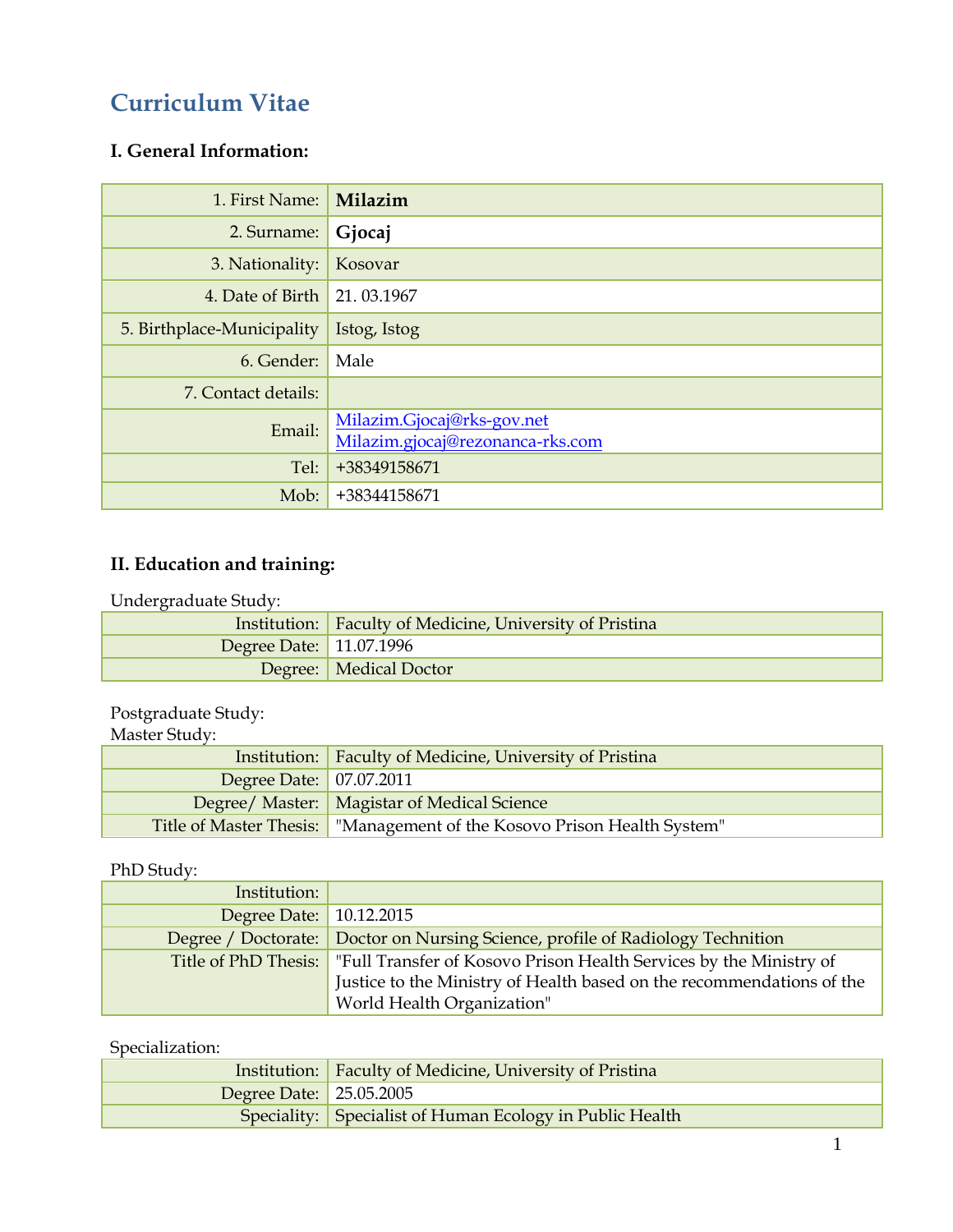Subpecialization:

| __________________ |  |
|--------------------|--|
| Institution:       |  |
| Degree Date:       |  |
| Subspeciality:     |  |

#### Training:

| Institution:            | USAID, PSI, SCh                                                                                              |  |  |  |
|-------------------------|--------------------------------------------------------------------------------------------------------------|--|--|--|
| Degree Date:            | 16 July 2003                                                                                                 |  |  |  |
| <b>Training Course:</b> | Consiler for Voluntary Consulting and Testing for HIV, HBC and HBV                                           |  |  |  |
|                         |                                                                                                              |  |  |  |
| Institution:            | <b>NIPHK</b>                                                                                                 |  |  |  |
| Degree Date:            | December 2004                                                                                                |  |  |  |
| <b>Training Course:</b> | Protection in the work from HIV/AIDS and fighting stigma for the<br>infected with HIV and patients with AIDS |  |  |  |
|                         |                                                                                                              |  |  |  |
| Institution:            |                                                                                                              |  |  |  |
|                         | Penal Management Division, UNMIK                                                                             |  |  |  |
| Degree Date:            | 15 October 2005                                                                                              |  |  |  |
| <b>Training Course:</b> | <b>Advanced Management training</b>                                                                          |  |  |  |
|                         |                                                                                                              |  |  |  |
| Institution:            | Penal Management Division, UNMIK                                                                             |  |  |  |
| Degree Date:            | 10 June 2005                                                                                                 |  |  |  |
| <b>Training Course:</b> | Candidate Assesment for Deputy Director and Director of the Prison                                           |  |  |  |
|                         |                                                                                                              |  |  |  |
| Institution:            | <b>OSCE</b>                                                                                                  |  |  |  |
| Degree Date:            | 16 May 2008                                                                                                  |  |  |  |
| <b>Training Course:</b> | Monitoring of Places of Deprivation of Liberty                                                               |  |  |  |
|                         |                                                                                                              |  |  |  |
| Institution:            | Association of Family Phisiocians of Kosova                                                                  |  |  |  |
| Degree Date:            | 11 November 2009                                                                                             |  |  |  |
| <b>Training Course:</b> | ToT for on unique Health Documentation                                                                       |  |  |  |
|                         |                                                                                                              |  |  |  |
| Institution:            | <b>Ethical Board of MoH</b>                                                                                  |  |  |  |
| Degree Date:            | 14 January 2012                                                                                              |  |  |  |
| <b>Training Course:</b> | <b>ICH-GCP Training for Investigators</b>                                                                    |  |  |  |
|                         |                                                                                                              |  |  |  |
| Institution:            | Tokai University and JICA Yokohama International Centre, Japan                                               |  |  |  |
| Degree Date:            | 10 March 2017                                                                                                |  |  |  |
| <b>Training Course:</b> | Co-Creative Program on Capacty Development on Health System<br>Planing                                       |  |  |  |
|                         |                                                                                                              |  |  |  |
| Institution:            | Tokai University and JICA Yokohama International Centre, Japan                                               |  |  |  |
| Degree Date:            | 10 March 2017                                                                                                |  |  |  |
| <b>Training Course:</b> | Global Training Course for Futrure Health Leaders                                                            |  |  |  |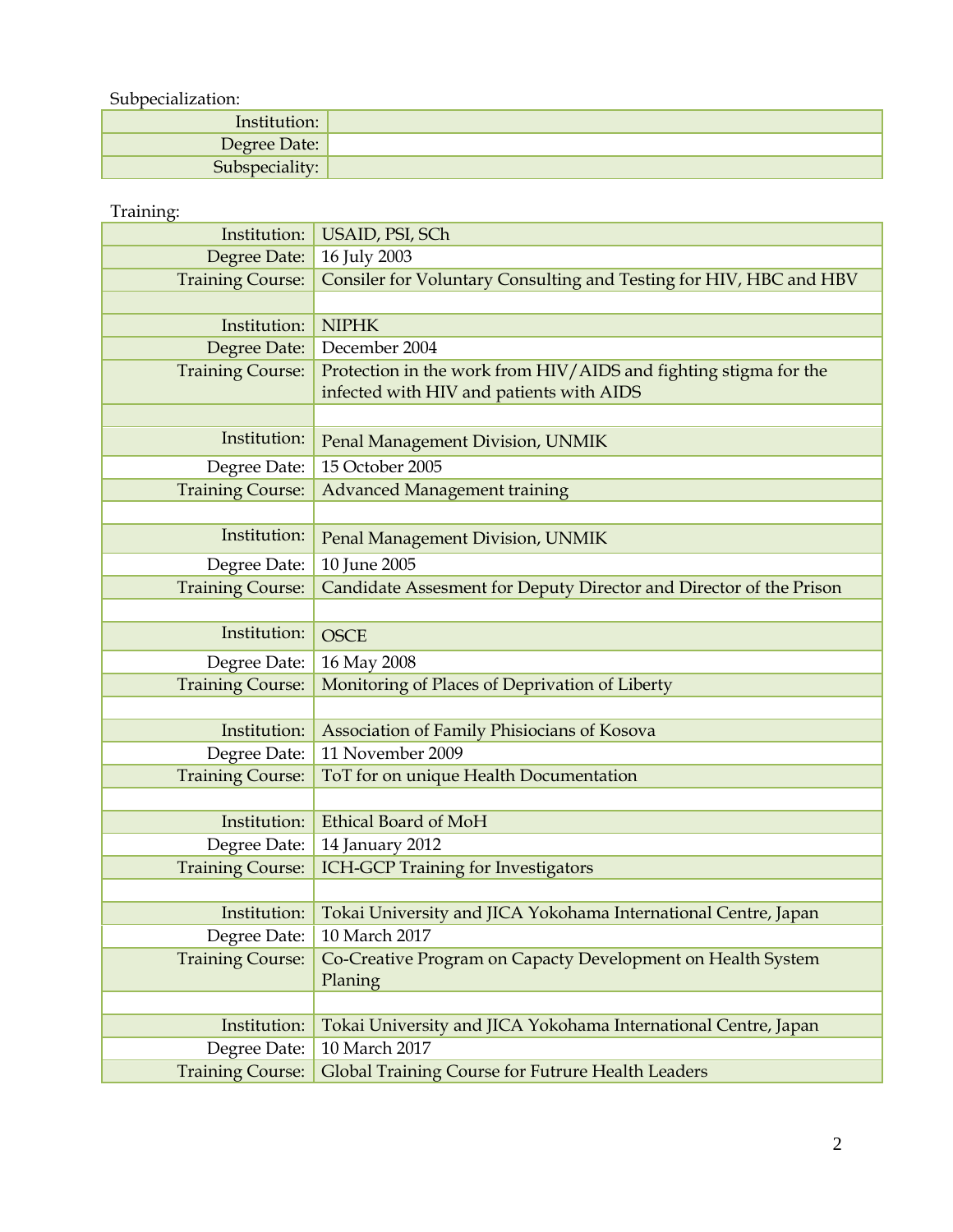## **III. Preview academic experience:**

| $\mathbf{1}$ | Chronology of gaining academic<br>titles | Year | University | Faculty | Department |
|--------------|------------------------------------------|------|------------|---------|------------|
| a            | Junior Assistant                         | 1997 | Pristina   | Medical | Histology  |
| $\mathsf{C}$ | Asisstent                                | 2005 | Pristina   | Medical | Human      |
|              |                                          |      |            |         | Ecology    |
| d            | Lecturer                                 | 2011 | Rezonanca  | Medical | Sanitary   |
|              |                                          |      |            | Science | Medicine   |
| e            | Senior Foreign Lecturer                  | 2014 | Tirana     | Medical | Public     |
|              |                                          |      |            | Science | Health and |
|              |                                          |      |            |         | Legal      |
|              |                                          |      |            |         | Medicine   |
| $\mathbf{f}$ | Prof. as.                                | 2015 | Rezonanca  | Medical | Medical    |
|              |                                          |      |            | Science | Science    |
| g            | Prof. asoc.                              | 2019 | Rezonanca  | Medical | Medical    |
|              |                                          |      |            | Science | Science    |
| $\mathbf h$  | Prof.                                    |      |            |         |            |
| $\mathbf{1}$ | Academic of science                      |      |            |         |            |

# **IV. Subject/s in which you are involved as teaching:**

| No.           | Study Program:                    | Subject/s                                         |  |
|---------------|-----------------------------------|---------------------------------------------------|--|
|               | <b>Faculty of Medical Science</b> | Public Health                                     |  |
|               | (Depareatments of Nursing,        | Genera Ecology                                    |  |
|               | Laboratory Biochemy, Diagnostic   | Medical Ecologu and Pfysical and Chemical factors |  |
|               | Radiology, Physiotherapy and      | Ecologycal Engeneerring & Ecologycal Modeling     |  |
|               | Sanitary Medicine)                | Management of Ecologycal Risk                     |  |
|               |                                   | Work Physiology and Ergonomy                      |  |
|               |                                   | Work Psychology and Patology                      |  |
| $\mathcal{D}$ | <b>Faculty of Pharmacy</b>        | Public Health                                     |  |
| 3             | <b>Faculty of Stomatology</b>     | Public Health                                     |  |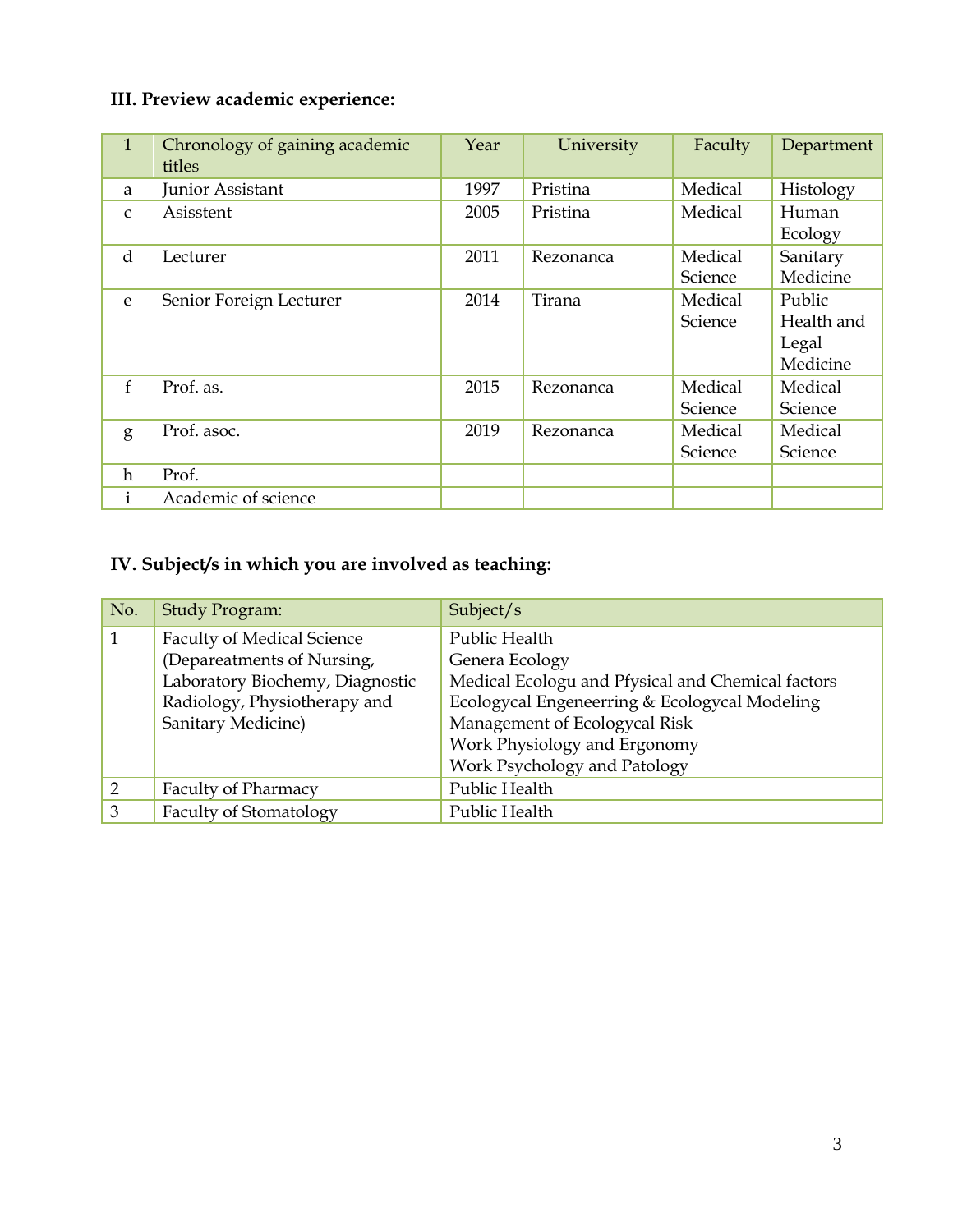# **V. Research activities: Impact Factor Points for Academic Staff**

|                | Research activities - Aktiviteti shkencor                                                                                  |                                                  |                                                 |                                                 |  |
|----------------|----------------------------------------------------------------------------------------------------------------------------|--------------------------------------------------|-------------------------------------------------|-------------------------------------------------|--|
|                |                                                                                                                            | Number of publications<br>(Numri i publikimeve)  |                                                 |                                                 |  |
| No             | Specifications (Specifikimi)                                                                                               | From the<br>bigining (Nga<br>fillimi i karierës) | In the past 5<br>years (Në 5 vitet<br>e fundit) | In the past 3 years<br>(Në 3 vitet e<br>fundit) |  |
| $\mathbf{1}$   | Publications in the papers with "impact factor"<br>as author<br>Publikime në revista me "impakt faktor" si<br>autor        | 6                                                | 6                                               | 3                                               |  |
| $\overline{2}$ | Publications in the papers with "impact factor"<br>as coauthor<br>Publikime në revista me "impakt faktor" si<br>koautor    |                                                  |                                                 |                                                 |  |
| 3              | Publications in the papers without "impact"<br>factor" as author<br>Publikime në revista pa "imact faktor" si autor        | 19                                               | 15                                              | 13                                              |  |
| 4              | Publications in the papers without "impact"<br>factor" as coauthor<br>Publikime në revista pa "imact faktor" si<br>koautor | $\overline{2}$                                   | $\theta$                                        | $\overline{2}$                                  |  |
| 5              | Publications in the papers published in Kosovo<br>as author<br>Publikime në revista të Kosovës si autor                    |                                                  |                                                 |                                                 |  |
| 6              | Publications in the papers published in Kosovo<br>as coauthor<br>Publikime në revista të Kosovës si koautor                |                                                  |                                                 |                                                 |  |
| 7              | Abstract from scientific conferences as author<br>Abstrakte nga konferencat shkencore si autor                             | 19                                               | 15                                              | 11                                              |  |
| 8              | Abstract from scientific conferences as<br>coauthor<br>Abstrakte nga konferencat shkencore si<br>koautor                   |                                                  |                                                 |                                                 |  |
| 9              | Scientific monography as author<br>Monografi shkencore si autor                                                            |                                                  |                                                 |                                                 |  |
| 10             | Scientific monography as coauthor<br>Monografi shkencore si koautor                                                        |                                                  |                                                 |                                                 |  |
| 11             | Scientific books as author<br>Libra shkencorë si autor                                                                     | $\mathbf{1}$                                     | $\boldsymbol{0}$                                | $\mathbf{1}$                                    |  |
| 12             | Scientific books as coauthor<br>Libra shkencorë si koautor                                                                 | $\mathbf{1}$                                     | $\boldsymbol{0}$                                | $\mathbf{1}$                                    |  |
| 13             | Participation in international scientific projects                                                                         | 3                                                | $\mathbf{1}$                                    | $\overline{2}$                                  |  |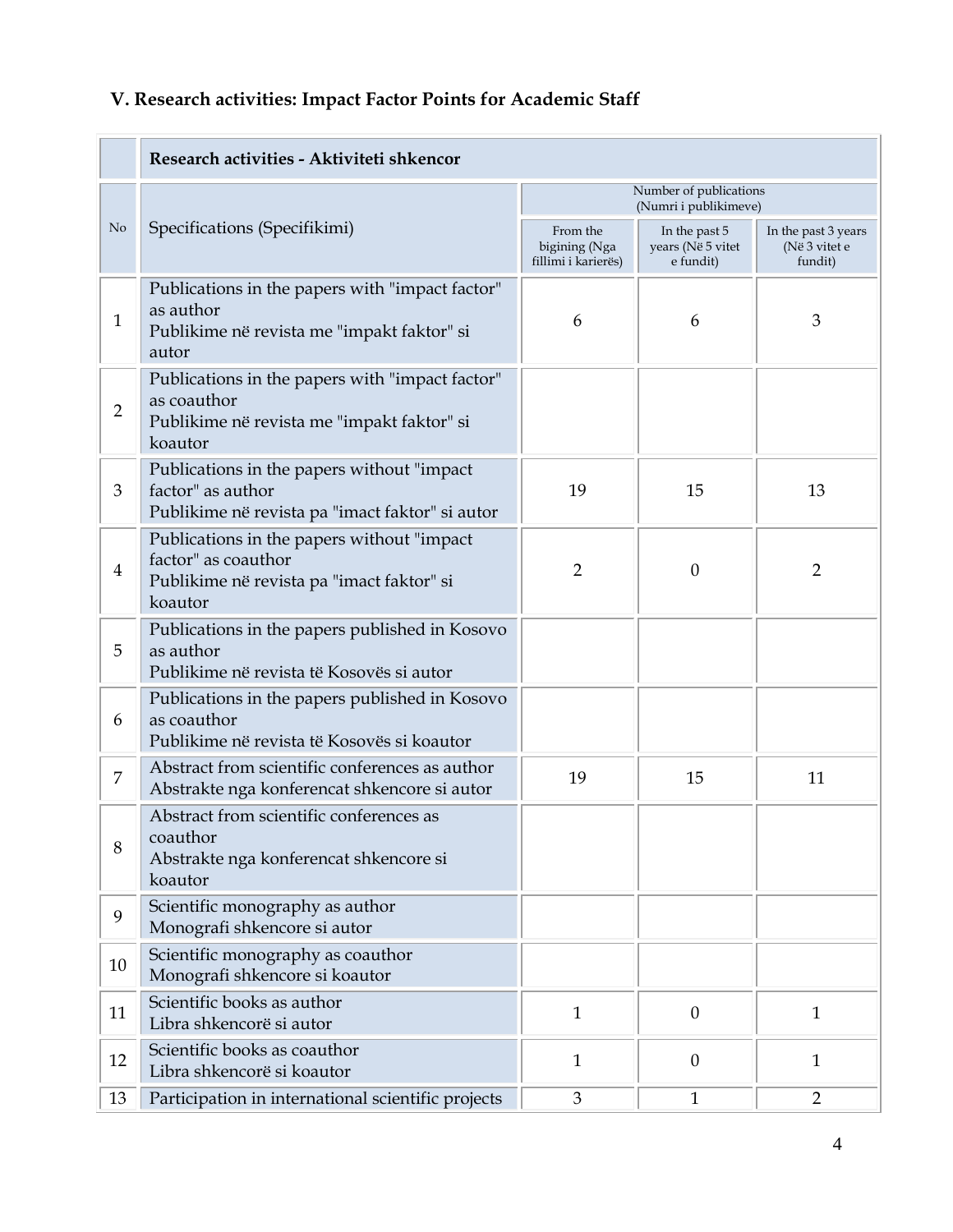|    | Pjesëmarrja në projekte shkencore<br>internacionale                           |    |  |
|----|-------------------------------------------------------------------------------|----|--|
| 14 | Other contributions<br>Kontribute tjera                                       |    |  |
| 15 | University Textbook - Tekst universitar                                       |    |  |
| 16 | No. of citation of your publications - Nr. i<br>citimeve të publikimeve tuaja | 10 |  |
|    | <b>TOTAL</b>                                                                  |    |  |

## **V.A. The data for publications/Citations**

| No.            | Author, title, paper, year, volume, number,<br>pages                                                                                                                                                                                              | "Impact<br>factor"<br>points | Without<br>"Impact<br>factor" | Citation of your publication:<br>Journal, Volum, Number, pages                                                                                                                                                                                                                        |
|----------------|---------------------------------------------------------------------------------------------------------------------------------------------------------------------------------------------------------------------------------------------------|------------------------------|-------------------------------|---------------------------------------------------------------------------------------------------------------------------------------------------------------------------------------------------------------------------------------------------------------------------------------|
| $\mathbf{1}$   | "Quality of the drinking water for Peja Region"                                                                                                                                                                                                   |                              | $\boldsymbol{\chi}$           | II International Health Prevention<br>Congress, Ohrid, Macedonia, 2002<br>year;                                                                                                                                                                                                       |
| $\overline{2}$ | "Bacteriological and chemical contamination of<br>the rural area water of Peja region"                                                                                                                                                            |                              | $\boldsymbol{\chi}$           | <b>III International Health Prevention</b><br>Congress, Ohrid, Macedonia, 2003<br>year;                                                                                                                                                                                               |
| $\mathfrak{Z}$ | "Procedures, Methods and Challenges of<br><b>Methadone Treatment Implementation as</b><br><b>Conductive Therapy of Prisoners Addicted to</b><br><b>Drugs in Kosovo Prisons</b>                                                                    |                              | $\boldsymbol{\chi}$           | Published in the Contemporary<br>Medicine Journal, Body of the<br>Faculty of Medical Sciences, No.<br>15/2014                                                                                                                                                                         |
| $\overline{4}$ | Quality of the Health Services for Inmates in<br>Kosovo"                                                                                                                                                                                          |                              | $\boldsymbol{\chi}$           | <b>Abstract Book of Magazine</b><br>"Internal Medicine and Its<br>Contemporary News in Albanian<br>Speaking Territories" Body of the<br><b>Faculty of Technical Medical</b><br>Sciences from the 3rd Albanian<br>Speaking Conference, dated 17 - 18<br>July 2014, in Kukes - Prizren. |
| 5              | "Mental Health at Kosovo's Prisons",                                                                                                                                                                                                              | 0.647                        |                               | "UNIVERSI Journal" edited in<br>April 2015 edition vol.1, No.2;                                                                                                                                                                                                                       |
| 6              | Prevention and treatment of Tuberculosis<br>disease into the Kosovo's Prisons",                                                                                                                                                                   | 0.647                        |                               | "UNIVERSI Journal" edited in April<br>2015 edition vol.1, No.2;                                                                                                                                                                                                                       |
| $\overline{7}$ | "Indicators that determine the quality of health<br>services in Kosovo prisons",                                                                                                                                                                  |                              | $\boldsymbol{\chi}$           | published in the Contemporary<br>Medicine Journal, Body of the<br>Faculty of Medical Sciences, No.<br>16/2015                                                                                                                                                                         |
| 8              | "Risk Behaviors in Prisoners in Kosovo Prisons",                                                                                                                                                                                                  |                              | $\boldsymbol{\chi}$           | published in the Contemporary<br>Medicine Journal, Body of the<br>Faculty of Medical Sciences, No.<br>16/2015                                                                                                                                                                         |
| 9              | "Comparison of the phenomenon of the<br>abuse of tobacco, drugs and alcohol with<br>some illnesses and the predisposition of<br>interruption of abuse with the condition of<br>its replacement with natural substances to<br>prisoners in Kosovo" |                              | $\pmb{\chi}$                  | <b>Contemporary Medicine</b><br>Magazine, Body of the Faculty<br>of Medical Sciences Technical<br>No. 16/2015; f302;                                                                                                                                                                  |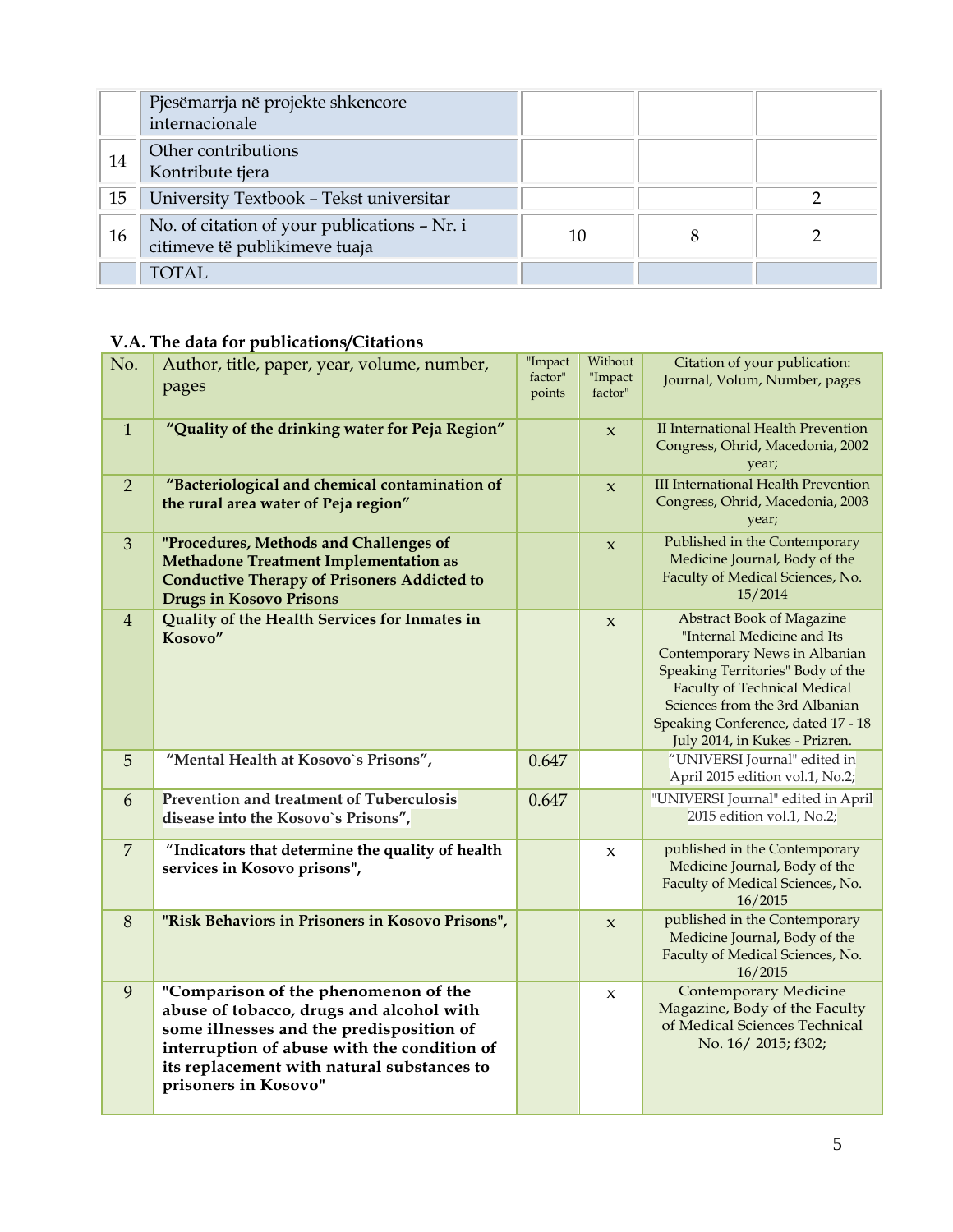| 10 | "Comparison of the phenomenon of the abuse<br>of tobacco, drugs and alcohol with some<br>illnesses and the predisposition of interruption<br>of abuse with the condition of its replacement<br>with natural substances to prisoners in Kosovo"                                  |              | $\mathbf x$         | Book of abstracts; International<br>Conference: "Bio Integrated<br>Natural Medicine and<br>Contemporary Science"; From 4-5<br>June 2015, Tirana; f73; University of<br>Medicine, Tirana; Faculty of<br>Technical Medicine Sciences &<br>Instittuto Di Medicina;                                             |
|----|---------------------------------------------------------------------------------------------------------------------------------------------------------------------------------------------------------------------------------------------------------------------------------|--------------|---------------------|-------------------------------------------------------------------------------------------------------------------------------------------------------------------------------------------------------------------------------------------------------------------------------------------------------------|
| 11 | "Developing forensic mental healthcare in<br>Kosovo                                                                                                                                                                                                                             | $\mathbf{1}$ |                     | " Frontiers, publik halth jurnal,<br>original research article published:<br>07 April 2014 doi:<br>10.3389/fpubh.2014.00026, on April<br>2014, Volume 2, article 26;<br>Hans Joachim Salize <sup>1</sup> , Juha<br>Lavikainen <sup>2</sup> , Allan Seppänen <sup>3</sup> and<br>Milazim Gjocaj <sup>4</sup> |
| 12 | "Hepatitis C in Kosovo's prisons among<br>imprisoned drug users during year 2014",                                                                                                                                                                                              |              | $\boldsymbol{\chi}$ | edited at Abstract book, Vol XV,<br>Supl 1, 2015 nr 004, page 32, on<br>March 2015, in Ljubljana, Slovenia<br>EU                                                                                                                                                                                            |
| 13 | "Challenges for Methadone Maintenance<br><b>Treatment Program at Kosovo Prison Health</b><br>System"                                                                                                                                                                            |              | $\boldsymbol{\chi}$ | edited at Abstract book, Vol XV,<br>Supl 1, 2015 nr 005, page 33, on<br>March 2015, in Ljubljana, Slovenia<br>EU.                                                                                                                                                                                           |
| 14 | "Quality of health care, challenges of Kosovo<br>Prison health service after complete transfer to<br>public health service"<br>http://www.globaladdiction.org/dldocs/GAD20<br>16%20Final%20Conference%20Programme.pdf;<br>http://www.globaladdiction.org/introduction.p<br>hp   |              | $\boldsymbol{\chi}$ | , 12 <sup>th</sup> Global Addiction Conference,<br>Abstract Book, from 02-04.10.2016,<br>Venice, Italy; www.global<br>addiction.org;                                                                                                                                                                        |
| 15 | "Tobacco, Alcohol and drug use from the<br>inmates in Kosovo Prisons during the year 2015<br>and compare with the year 2014",<br>http://www.globaladdiction.org/dldocs/GAD20<br>16%20Final%20Conference%20Programme.pdf;<br>http://www.globaladdiction.org/introduction.p<br>hp |              | $\boldsymbol{\chi}$ | 12th Global Addiction Conference,<br>Abstract Book, from 02-04.10.2016,<br>Venice, Italy; www.global<br>addiction.org;                                                                                                                                                                                      |
| 16 | A SNAPSHOT OF ADOLESCENT OFFENDERS<br>PROFILE IN ONE KOSOVO CORRECTIONAL<br><b>CENTRE</b><br>https://www.researchgate.net/publication/3032<br>59372_A_SNAPSHOT_OF_ADOLESCENT_OFFE<br>NDERS_PROFILE_IN_ONE_KOSOVO_CORREC<br><b>TIONAL CENTRE</b>                                 |              | $\mathbf{x}$        | Conference: European Association<br>for Forensic Child and Adolescent<br>Psychiatry, Psychology and other<br>involved Professions, At Porto,<br>Portugal, May 2016                                                                                                                                          |
| 17 | Attempted suicide and suicide at Kosovo's<br>Prisons;                                                                                                                                                                                                                           | 0.647        |                     | "UNIVERSI International Journal of<br>Education, Science, Technology,<br>Innovation, Health and<br>Environment (ISSN: 1857-9450)"<br>Volume 02- Issue 03, December<br>2016; UDC: 343.614:343.811-<br>05(497.115);                                                                                           |
| 18 | Drugs at Kosovo's Prisons for six years' period<br>$(2010 - 2015);$                                                                                                                                                                                                             | 0.647        |                     | "UNIVERSI International Journal of<br>Education, Science, Technology,<br>Innovation, Health and                                                                                                                                                                                                             |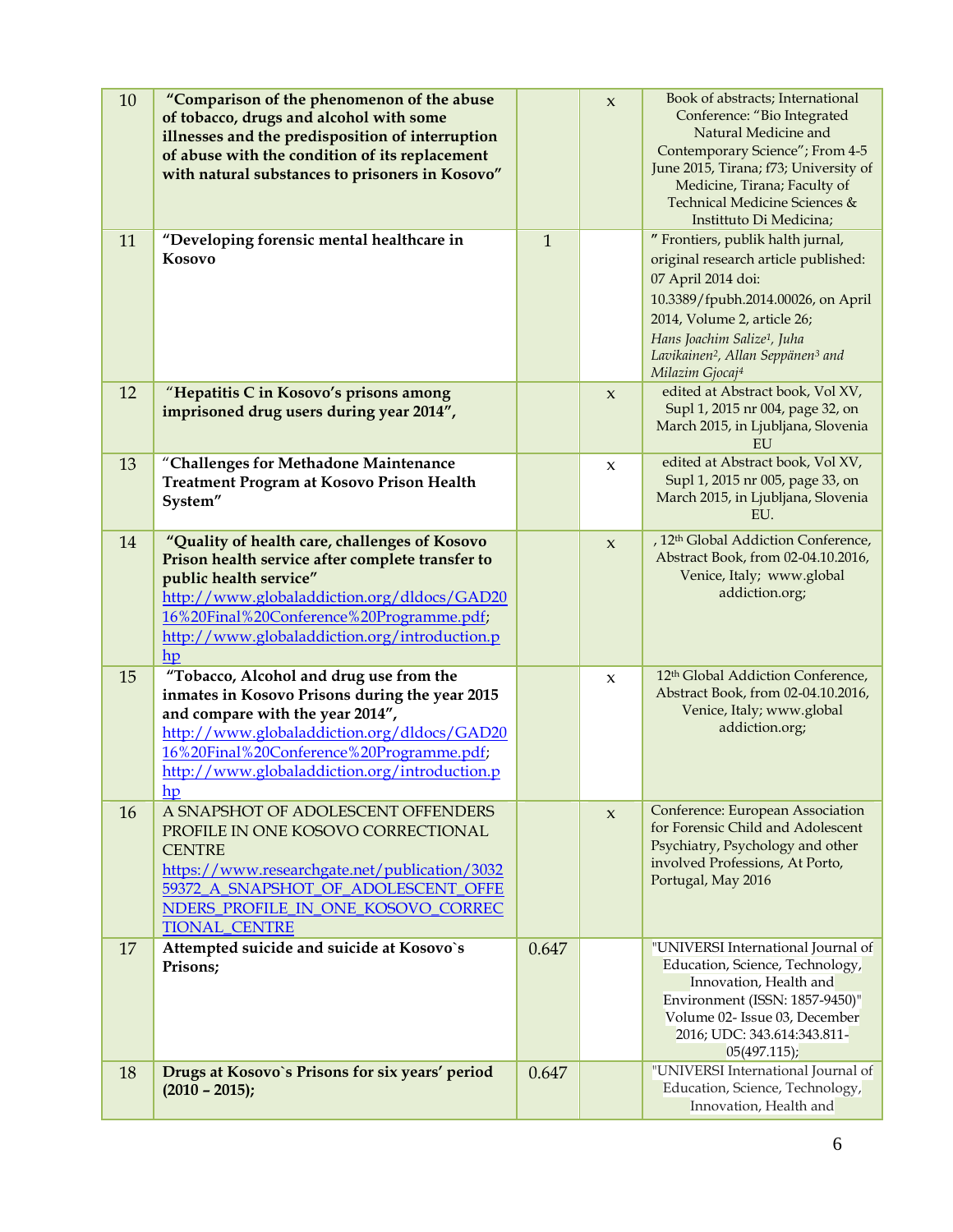|    |                                                                                                                                             |       |                     | Environment (ISSN: 1857-9450)"<br>Volume 02- Issue 03, December<br>2016; UDC:<br>615.2.03:343.811(497.115)"2010/201                                                                                                                                                          |
|----|---------------------------------------------------------------------------------------------------------------------------------------------|-------|---------------------|------------------------------------------------------------------------------------------------------------------------------------------------------------------------------------------------------------------------------------------------------------------------------|
| 19 | "Harmonization of Kosovo Prison Working<br>Health Procedures and Standards with<br>Recommendations of the Council of Europe"                |       | $\boldsymbol{\chi}$ | 8 <sup>th</sup> Adriatic Drug Addiction<br>Treatment Conference & 16th SEEA<br>net Symposium on Addictive<br>Behaviors, from 12-14 October 2017,<br>Becic, Montenegro, Abstract book,<br>Vol XVII, Supl 2, 2017, page 35, 36<br>nr 8; www.seea.net;                          |
| 20 | "Pathway of Tobacco, Alcohol, Drug Use and<br>HBV&HCV at Kosovo Prisons during the period<br>2014 until first 6 months of 2017"             |       | $\boldsymbol{\chi}$ | 8 <sup>th</sup> Adriatic Drug Addiction<br>Treatment Conference & 16th SEEA<br>net Symposium on Addictive<br>Behaviors, from 12-14 October 2017,<br>Becic, Montenegro, Abstract book,<br>Vol XVII, Supl 2, 2017, page 36, nr<br>9; www.seea.net;                             |
| 21 | "Challenges of drug treatment in Kosovo"                                                                                                    |       |                     | <b>INTERNATIONAL CONFERENCE</b><br>OF MEDICAL SCIENCES 25 May<br>2018, Coledge" Rezonanca",<br>Abstarct book                                                                                                                                                                 |
| 22 | "Pathway of main health indicators at Kosovo<br>Prisons (2014 - 2017)"                                                                      | 0.647 |                     | UNIVERSI - International Journal of<br>Education, Science, Technology,<br>Innovation; Health and Environment<br>(ISSN: 1857- 9450) Volume 05- Issue<br>01, December 2018<br><b>UNIVERSI</b> Journal<br>(www.universi.mk) Page   49; UDC:<br>618.14-006.6:616.153.96 (497.2); |
| 23 | "Quality of health care services into the prisons<br>of Kosovo as benefit of complete transfer to<br>public health system"                  |       | $\boldsymbol{\chi}$ | 9 <sup>th</sup> Adriatic Drug Addiction<br>Treatment Conference & 16th SEEA<br>net Symposium on Addictive<br>Treatment, from 10-12 October<br>2019, Thessaloniki, Greece, Abstract<br>book, Vol XIX, Supl 2, 2019, page<br>24, nr 2; www.seea.net;                           |
| 24 | "Pathway of Tobacco, Alcohol, Drug Use and<br>HBV&HCV at Kosovo Prisons during the period<br>2014 until first 6 months of 2019"             |       | $\boldsymbol{\chi}$ | 9th Adriatic Drug Addiction<br>Treatment Conference & 16th SEEA<br>net Symposium on Addictive<br>Treatment, from 10-12 October<br>2019, Thessaloniki, Greece, Abstract<br>book, Vol XIX, Supl 2, 2019, page<br>25, nr 3; www.seea.net;                                       |
| 25 | "Vetëvrasjet dhe tentim vetëvrasjet ne Burgjet e<br>Kosovës, sfidat dhe parandalimi"                                                        |       | $\mathbf{x}$        | National Conference for<br>suicide prevention, Abstract<br>book, Prizren, 14 october<br>2019, pages 7,8,9;                                                                                                                                                                   |
| 26 | "Leadership Development and Functioning in<br><b>Primary Health Care in Peja"</b><br>First author: Besarta Pelaj; Coauthor: Milazim Gjocaj, |       |                     | <b>Clinics in Neurology</b><br>https://mail.google.com/mail/u/0/?t<br>ab=rm&ogbl#inbox/FMfcgxwLsK<br>DHDqFZdMxhCPlfrBBFnmXt?pro<br>$jector=1$ &messagePartId=0.1                                                                                                             |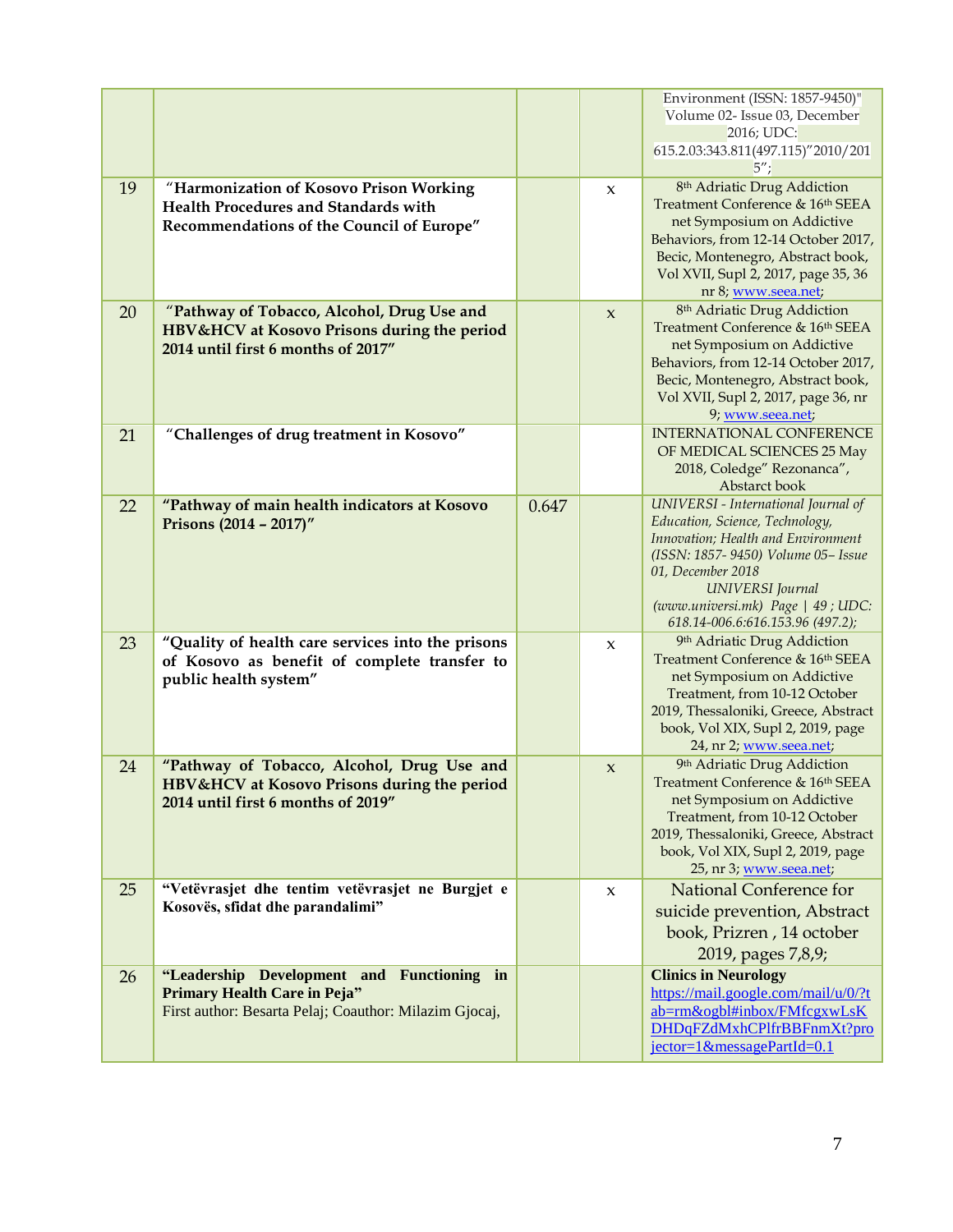## **V.B. Data for other publications**

| No.            | Title, Specification                                                                                                                                                                                         | Year |
|----------------|--------------------------------------------------------------------------------------------------------------------------------------------------------------------------------------------------------------|------|
| $\mathbf{1}$   | Gjocaj M and other authors;" Micronutrition among the fertile females and children in<br>Kosovo" supported by INRAN, Italy, 2002 year;                                                                       | 2002 |
| $\overline{2}$ | Gjocaj M; "Prevention of HIV among IDU at Kosovo", Bucharest, Rumania, UNICEF;                                                                                                                               | 2004 |
| 3              | Gjocaj M; "Importance of the making Kosovo Drug Strategy" Bucharest, Rumania,                                                                                                                                | 2005 |
|                | UNICEF;                                                                                                                                                                                                      |      |
| $\overline{4}$ | Gjocaj M; "Hepatitis B, C and HIV among IDU in Kosovo" International Conference of<br>PFH, Tirana, Albania                                                                                                   | 2005 |
| 5              | Gjocaj M; "Drugs at Kosovo Prisons", First World Addiction Conference, Ljubljana,<br>Slovenia;                                                                                                               | 2005 |
| 6              | Gjocaj M; "From Prison to the Community" Fourth Balkan HIV/AIDS Conference,<br>Durres, Albania;                                                                                                              | 2006 |
| 7              | Gjocaj M; "Risk Behaviors at the Kosovo Prisons, I" South East European Congress for<br>Drug Addiction, Zagreb, Croatia;                                                                                     | 2010 |
| $\, 8$         | Gjocaj M; "Risk Behaviors at the Kosovo Prisons, II" South East European Congress for<br>Drug Addiction, Ohrid, Macedonia;                                                                                   | 2011 |
| 9              | Gjocaj M; "Challenges of drug subtsitution treatment into the prisons of Kosovo" 6th<br>Adriatic Drug Treatment Conference, 21-23.06.2012, Tirana, Albania, abstarct book, 56.                               | 2012 |
| 10             | Gjocaj M; "TBC in Prisons of Kosovo", WHO Conference, 2006, Buckhurst, Rumania,<br>http://www.euro.who.int/en/health-topics/health-determinants/prisons-and-<br>health/who-health-in-prisons-programme-hipp; | 2006 |
| 11             | Gjocaj M; "Prison and Mental Health", WHO Conference, 2007, Trencin, Slovakia,                                                                                                                               | 2007 |
|                | http://www.euro.who.int/en/health-topics/health-determinants/prisons-and-                                                                                                                                    |      |
|                | health/who-health-in-prisons-programme-hipp                                                                                                                                                                  |      |
| 12             | Gjocaj M; "Womens in Prisons of Kosovo", WHO Conference, 2008, Buckhurst, Rumania;                                                                                                                           | 2008 |
| 13             | Gjocaj M; "Health protections at the Kosovo Prisons", WHO Conference, 2009, Madrid,                                                                                                                          | 2009 |
|                | Spain., http://www.euro.who.int/en/health-topics/health-determinants/prisons-and-                                                                                                                            |      |
| 14             | health/who-health-in-prisons-programme-hipp;<br>Gjocaj M; "Health promotion and development into the prisons", WHO Conference,                                                                               | 2010 |
|                | 2010, Copenhagen, Denmark, http://www.euro.who.int/en/health-topics/health-                                                                                                                                  |      |
|                | determinants/prisons-and-health/who-health-in-prisons-programme-hipp;                                                                                                                                        |      |
| 15             | Gjocaj M; "General health care and reforms at Prison health System", WHO Conference,                                                                                                                         | 2011 |
|                | 2011, Abamo Termo, Italy, http://www.euro.who.int/en/health-topics/health-                                                                                                                                   |      |
|                | determinants/prisons-and-health/who-health-in-prisons-programme-hipp;                                                                                                                                        |      |
| 16             | Gjocaj M and other authors "Rapid Assessment and response -RAR I, organized by<br>UNICEF, 2002, Pristina, http://www.cpha.ca/uploads/progs/infectious/rarunicf.pdf;                                          | 2002 |
| 17             | Gjocaj M and other authors " Rapid Assessment and response -RAR I, organized by<br>UNICEF, 2008, Pristina,                                                                                                   | 2008 |
|                | http://www.unicef.org/kosovoprogramme/RAR_psychoactive_substance_use_eng_09                                                                                                                                  |      |
|                | %281%29.pdf;                                                                                                                                                                                                 |      |
| 18             | Gjocaj M; "Drug Treatment System Overview in South Eastern Europe, Report for<br>Kosovo" Organized by Council of Europe, December 2010,                                                                      | 2010 |
|                | https://wcd.coe.int/com.instranet.InstraServlet?command=com.instranet.CmdBlobGet&                                                                                                                            |      |
|                | InstranetImage=1799206&SecMode=1&DocId=1714362&Usage=2;                                                                                                                                                      |      |
|                |                                                                                                                                                                                                              |      |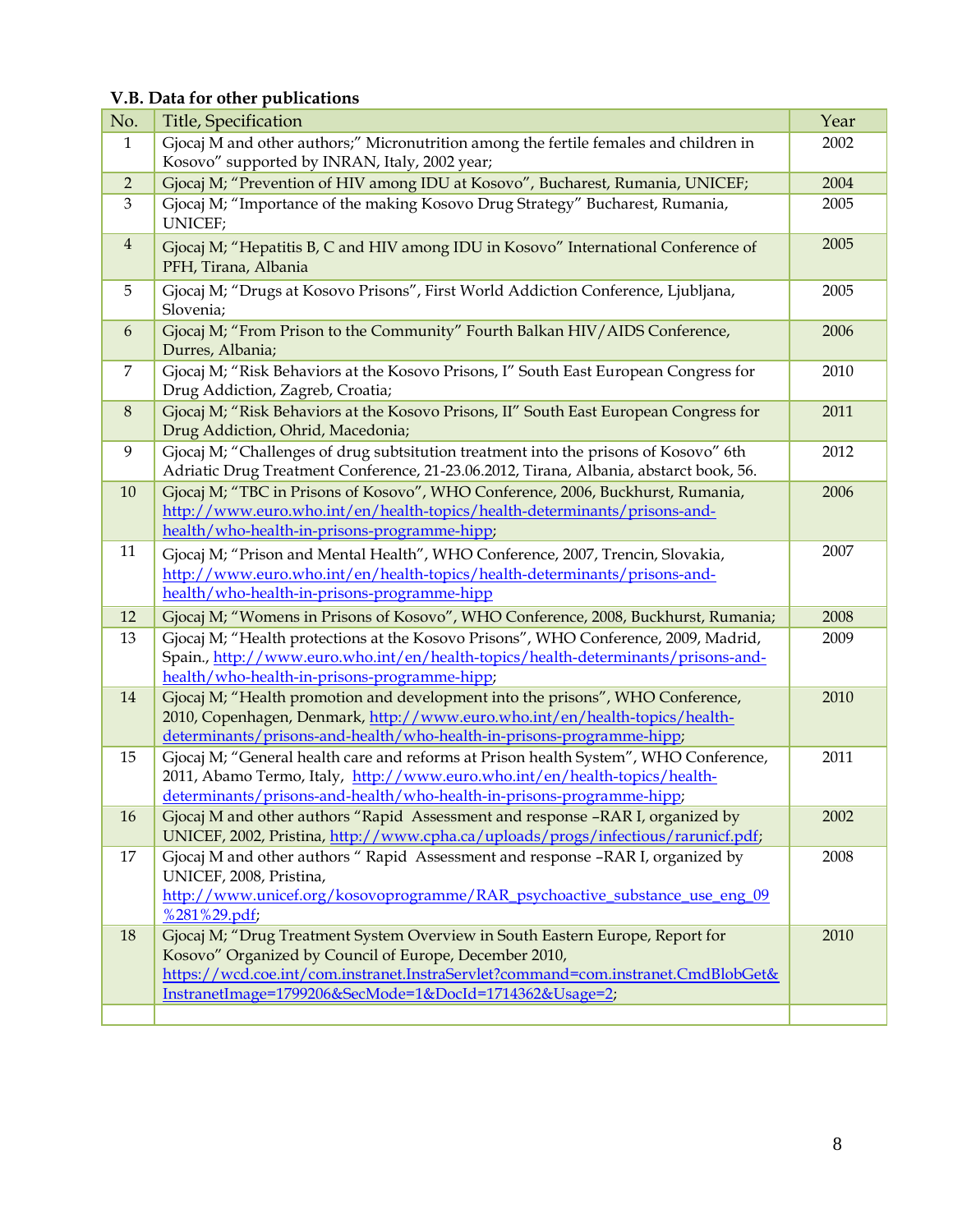#### **V.C. Presentations/Participation in Conferences, Congresses, sympossiums, etc.**

| No.              | Author, title, scientific meeting, abstracts book page                                                                                                                                                                                                                                                                         | Oral<br>present.        | Poster<br>present. | Particip<br>ation |
|------------------|--------------------------------------------------------------------------------------------------------------------------------------------------------------------------------------------------------------------------------------------------------------------------------------------------------------------------------|-------------------------|--------------------|-------------------|
| $\mathbf{1}$     | Gjocaj M; "Prevention of HIV among IDU at Kosovo", Bucharest, Rumania,<br>UNICEF;                                                                                                                                                                                                                                              | ☑                       |                    |                   |
| $\overline{2}$   | Gjocaj M; "Importance of the making Kosovo Drug Strategy" Bucharest,<br>Rumania, UNICEF;                                                                                                                                                                                                                                       | ☑                       |                    |                   |
| $\mathfrak{Z}$   | Gjocaj M; "Hepatitis B, C and HIV among IDU in Kosovo" International<br>Conference of PFH, Tirana, Albania                                                                                                                                                                                                                     | $\overline{\mathbf{M}}$ |                    |                   |
| $\overline{4}$   | Gjocaj M; "Drugs at Kosovo Prisons", First World Addiction Conference,<br>Ljubljana, Slovenia;                                                                                                                                                                                                                                 | $\overline{\mathbf{M}}$ |                    |                   |
| 5                | Gjocaj M; "From Prison to the Community" Fourth Balkan HIV/AIDS<br>Conference, Durres, Albania;                                                                                                                                                                                                                                | ☑                       |                    |                   |
| $\boldsymbol{6}$ | Gjocaj M; "Risk Behaviors at the Kosovo Prisons, I" South East European<br>Congress for Drug Addiction, Zagreb, Croatia;                                                                                                                                                                                                       | ☑                       |                    |                   |
| $\overline{7}$   | Gjocaj M; "Risk Behaviors at the Kosovo Prisons, II" South East European<br>Congress for Drug Addiction, Ohrid, Macedonia;                                                                                                                                                                                                     | $\overline{\mathbf{M}}$ |                    |                   |
| $\, 8$           | Gjocaj M; "Challenges of drug subtsitution treatment into the prisons of<br>Kosovo" 6th Adriatic Drug Treatment Conference, 21-23.06.2012, Tirana,<br>Albania, abstarct book, 56.                                                                                                                                              | ☑                       |                    |                   |
| 9                | Gjocaj M; "TBC in Prisons of Kosovo", WHO Conference, 2006, Buckhurst,<br>Rumania, http://www.euro.who.int/en/health-topics/health-<br>determinants/prisons-and-health/who-health-in-prisons-programme-<br>hipp;                                                                                                               | $\overline{\mathbf{M}}$ |                    |                   |
| 10               | Gjocaj M; "Prison and Mental Health", WHO Conference, 2007, Trencin,<br>Slovakia, http://www.euro.who.int/en/health-topics/health-<br>determinants/prisons-and-health/who-health-in-prisons-programme-hipp                                                                                                                     | $\overline{\mathbf{M}}$ |                    |                   |
| 11               | Gjocaj M; "Womens in Prisons of Kosovo", WHO Conference, 2008,<br>Buckhurst, Rumania;                                                                                                                                                                                                                                          | ☑                       |                    |                   |
| 12               | Gjocaj M; "Health protections at the Kosovo Prisons", WHO Conference,<br>2009, Madrid, Spain., http://www.euro.who.int/en/health-topics/health-<br>determinants/prisons-and-health/who-health-in-prisons-programme-<br>$hipp$ ;                                                                                                | ☑                       |                    |                   |
| 13               | Gjocaj M; "Health promotion and development into the prisons", WHO<br>Conference, 2010, Copenhagen, Denmark,<br>http://www.euro.who.int/en/health-topics/health-<br>determinants/prisons-and-health/who-health-in-prisons-programme-<br>hipp;                                                                                  | ☑                       |                    |                   |
| 14               | Gjocaj M; "General health care and reforms at Prison health System", WHO<br>Conference, 2011, Abamo Termo, Italy,<br>http://www.euro.who.int/en/health-topics/health-<br>determinants/prisons-and-health/who-health-in-prisons-programme-<br>hipp;                                                                             | ☑                       |                    |                   |
| 15               | Gjocaj M; "Quality of the Health Services for Inmates in Kosovo"<br>Abstract Book of Magazine "Internal Medicine and Its Contemporary News in<br>Albanian Speaking Territories" Body of the Faculty of Technical Medical Sciences<br>from the 3rd Albanian Speaking Conference, dated 17 - 18 July 2014, in Kukes -<br>Prizren | ☑                       |                    |                   |
| 16               | Gjocaj M, "Hepatitis C in Kosovo's prisons among imprisoned drug users<br>during year 2014", Conference in Ljubljana, edited at Abstract book, Vol XV,<br>Supl 1, 2015 nr 004, page 32, on March 2015, in Ljubljana, Slovenia EU                                                                                               | ☑                       |                    |                   |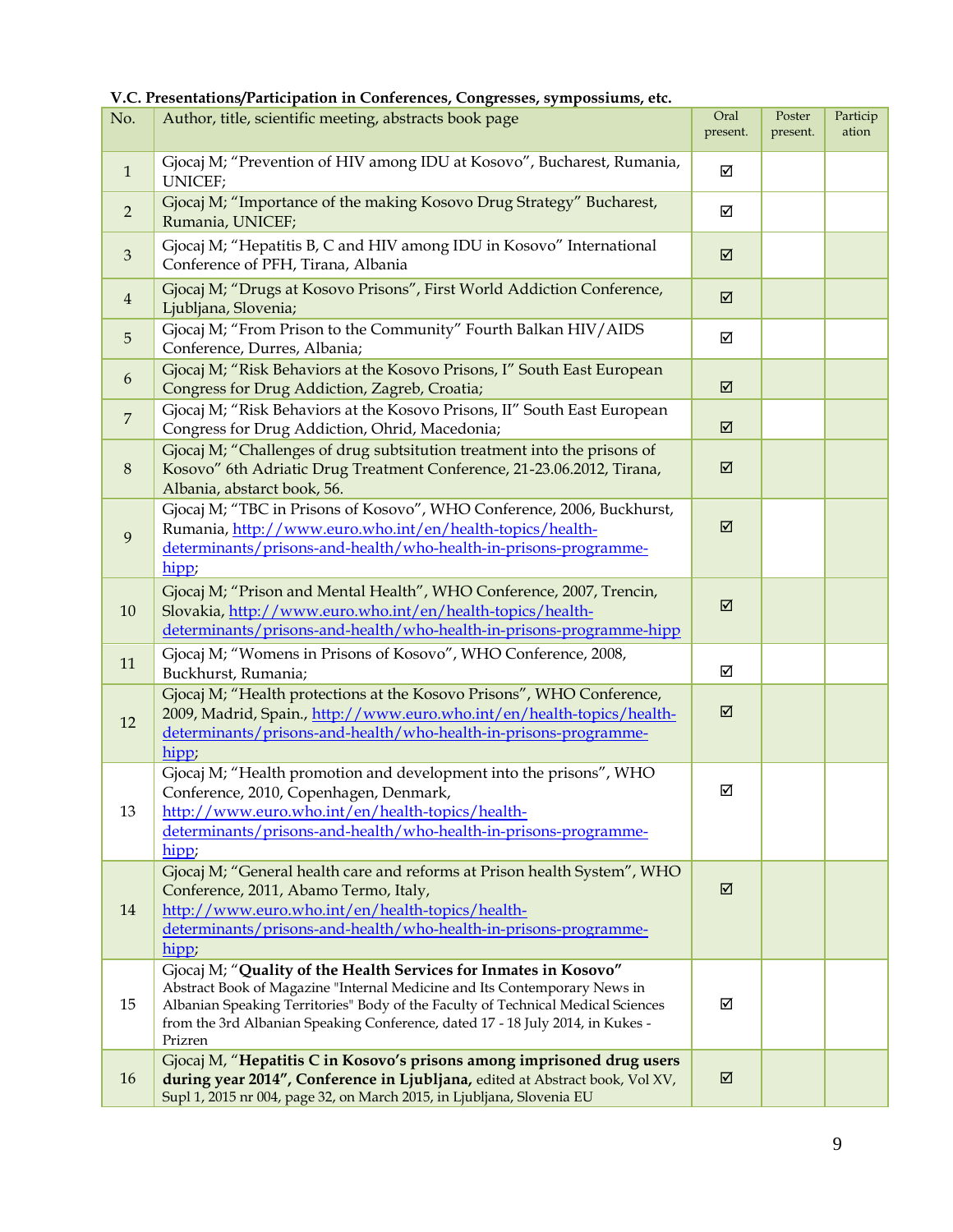| 17 | Gjocaj M; "Challenges for Methadone Maintenance Treatment Program<br>at Kosovo Prison Health System", Conferenece in Ljubljana edited at<br>Abstract book, Vol XV, Supl 1, 2015 nr 005, page 33, on March 2015, in Ljubljana,<br>Slovenia EU.                                                                                                                                                          | ☑                       |  |
|----|--------------------------------------------------------------------------------------------------------------------------------------------------------------------------------------------------------------------------------------------------------------------------------------------------------------------------------------------------------------------------------------------------------|-------------------------|--|
| 18 | Gjocaj M; "Tobacco, Alcohol and drug use from the inmates in Kosovo<br>Prisons during the year 2015 and compare with the year 2014",<br>http://www.globaladdiction.org/dldocs/GAD2016%20Final%20Conferen<br>ce%20Programme.pdf;<br>http://www.globaladdiction.org/introduction.php<br>12th Global Addiction Conference, Abstract Book, from 02-04.10.2016, Venice, Italy;<br>www.global addiction.org; | $\overline{\mathsf{M}}$ |  |
| 19 | Gjocaj M;"Quality of health care, challenges of Kosovo Prison health<br>service after complete transfer to public health service"<br>http://www.globaladdiction.org/dldocs/GAD2016%20Final%20Conferen<br>ce%20Programme.pdf;<br>http://www.globaladdiction.org/introduction.php<br>12th Global Addiction Conference, Abstract Book, from 02-04.10.2016, Venice, Italy;<br>www.global addiction.org;    | ☑                       |  |
| 20 | Gjocaj M; "Harmonization of Kosovo Prison Working Health Procedures<br>and Standards with Recommendations of the Council of Europe"<br>8 <sup>th</sup> Adriatic Drug Addiction Treatment Conference & 16 <sup>th</sup> SEEA net Symposium on<br>Addictive Behaviors, from 12-14 October 2017, Becic, Montenegro, Abstract book,<br>Vol XVII, Supl 2, 2017, page 35, 36 nr 8; www.seea.net;             | $\overline{\mathsf{M}}$ |  |
| 21 | Gjocaj M; "Pathway of Tobacco, Alcohol, Drug Use and HBV&HCV at<br>Kosovo Prisons during the period 2014 until first 6 months of 2017"<br>8th Adriatic Drug Addiction Treatment Conference & 16th SEEA net Symposium on<br>Addictive Behaviors, from 12-14 October 2017, Becic, Montenegro, Abstract book,<br>Vol XVII, Supl 2, 2017, page 36, nr 9; www.seea.net;                                     | ☑                       |  |
| 22 | Gjocaj M, "Challenges of drug treatment in Kosovo" INTERNATIONAL<br><b>CONFERENCE OF MEDICAL SCIENCES 25 May 2018, Abstarct book</b>                                                                                                                                                                                                                                                                   | ☑                       |  |
| 23 | Gjocaj M; "Quality of health care services into the prisons of Kosovo as<br>benefit of complete transfer to public health system"<br>9th Adriatic Drug Addiction Treatment Conference & 16th SEEA net Symposium on<br>Addictive Treatment, from 10-12 October 2019, Thessaloniki, Greece, Abstract book,<br>Vol XIX, Supl 2, 2019, page 24, nr 2; www.seea.net;                                        | ☑                       |  |
| 24 | Gjocaj M; "Pathway of Tobacco, Alcohol, Drug Use and HBV&HCV at<br>Kosovo Prisons during the period 2014 until first 6 months of 2019"<br>9th Adriatic Drug Addiction Treatment Conference & 16th SEEA net Symposium on<br>Addictive Treatment, from 10-12 October 2019, Thessaloniki, Greece, Abstract book,<br>Vol XIX, Supl 2, 2019, page 25, nr 3; www.seea.net;                                   | $\overline{\mathsf{M}}$ |  |
| 25 | Gjocaj M; "Vetëvrasjet dhe tentim vetëvrasjet ne Burgjet e Kosovës, sfidat<br>dhe parandalimi"<br>National Conference for suicide prevention, Abstract book, Prizren,<br>14 october 2019, pages 7,8,9;                                                                                                                                                                                                 | ☑                       |  |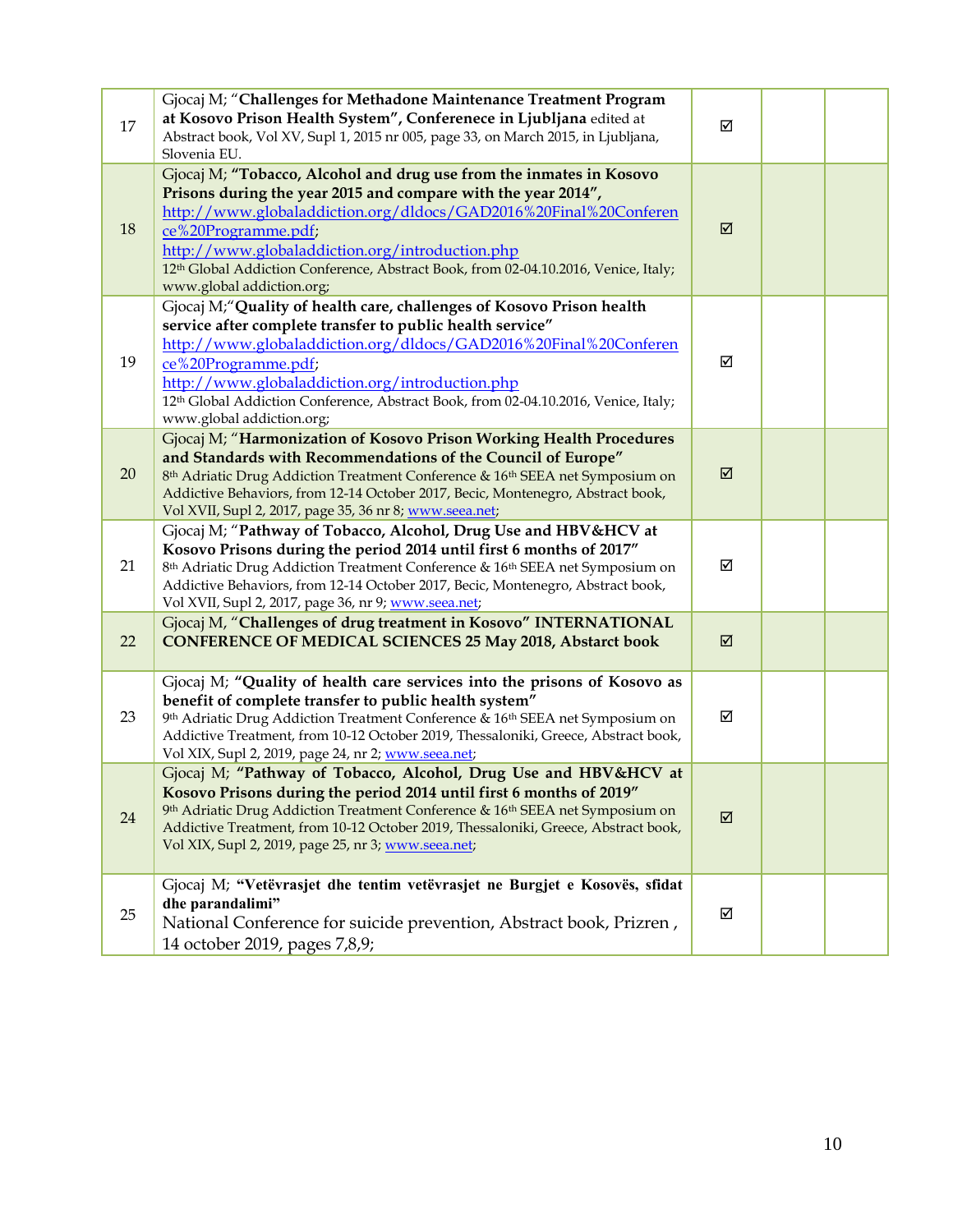### **V.D. Scientific Interests:**

| Topic:       | Public Health                                                                   |
|--------------|---------------------------------------------------------------------------------|
| Description: | Specialisation and researchs                                                    |
| Topic:       | Asbestosis                                                                      |
| Description: | Asbestosis researchs and Mesothelioma, diagnosis and tretament                  |
| Topic:       | Forensic Medicine and Psychiatry                                                |
| Description: | Developing of Forensic Psychiatry in Kosovo                                     |
| Topic:       | Prison Health                                                                   |
| Description: | Creating developinf and implementing of Prison Health standards and protocols   |
| Topic:       | Ethics                                                                          |
| Description: | Developing and implementing of the ethical medical ruls in Kosovo               |
| Topic:       | Specialisations for the medicine                                                |
| Description: | Developing and implementing of specialization criteria, plans and curricula for |
|              | medical profesionists in Kosovo                                                 |

# **VI. Working Experience:**

| Institution and<br>location: | Ambulances of the Charitable Humanitarian Organization "Mother Theresa" Istog                                                                                                                                                                                                                                                                                |
|------------------------------|--------------------------------------------------------------------------------------------------------------------------------------------------------------------------------------------------------------------------------------------------------------------------------------------------------------------------------------------------------------|
| Period:                      | 10.10.1996 - 24.03.1999                                                                                                                                                                                                                                                                                                                                      |
| Position:                    | Doctor and medical coordinator of ambulances                                                                                                                                                                                                                                                                                                                 |
| Description:                 | Doctor and Coordinator of ambulances of the charitable humanitarian<br>organization "Mother Theresa" for the Istog region. Implementation of many<br>projects, including training of students and medical technicians.<br>Head of Data Collection, Prevention and Hygiene with Various Categories of<br>Participants, supported by "Doctors Without Borders" |
|                              |                                                                                                                                                                                                                                                                                                                                                              |
| Institution and              | <b>UNICEF</b>                                                                                                                                                                                                                                                                                                                                                |
| location:                    |                                                                                                                                                                                                                                                                                                                                                              |
| Period:                      | $01.11.1996 - 28.02.1997$                                                                                                                                                                                                                                                                                                                                    |
| Position:                    | Physician, leader of the vaccination team                                                                                                                                                                                                                                                                                                                    |
| Description:                 | Doctor and team leader for vaccination in the campaign for eradicating POLIO's<br>disease in Kosovo.                                                                                                                                                                                                                                                         |
|                              |                                                                                                                                                                                                                                                                                                                                                              |
| Institution and<br>location: | Brigade 133 ' Ardian Krasniqi" Dukagjin                                                                                                                                                                                                                                                                                                                      |
| Period:                      | $01.03.1998 - 14.04.1999$                                                                                                                                                                                                                                                                                                                                    |
| Position:                    | Doctor and medical coordinator of hospitals                                                                                                                                                                                                                                                                                                                  |
| Description:                 | Doctor and medical coordinator for military and civilian population health<br>services in Peja region. War Veteran.                                                                                                                                                                                                                                          |
|                              |                                                                                                                                                                                                                                                                                                                                                              |
| Institution and<br>location: | <b>UNHCR</b>                                                                                                                                                                                                                                                                                                                                                 |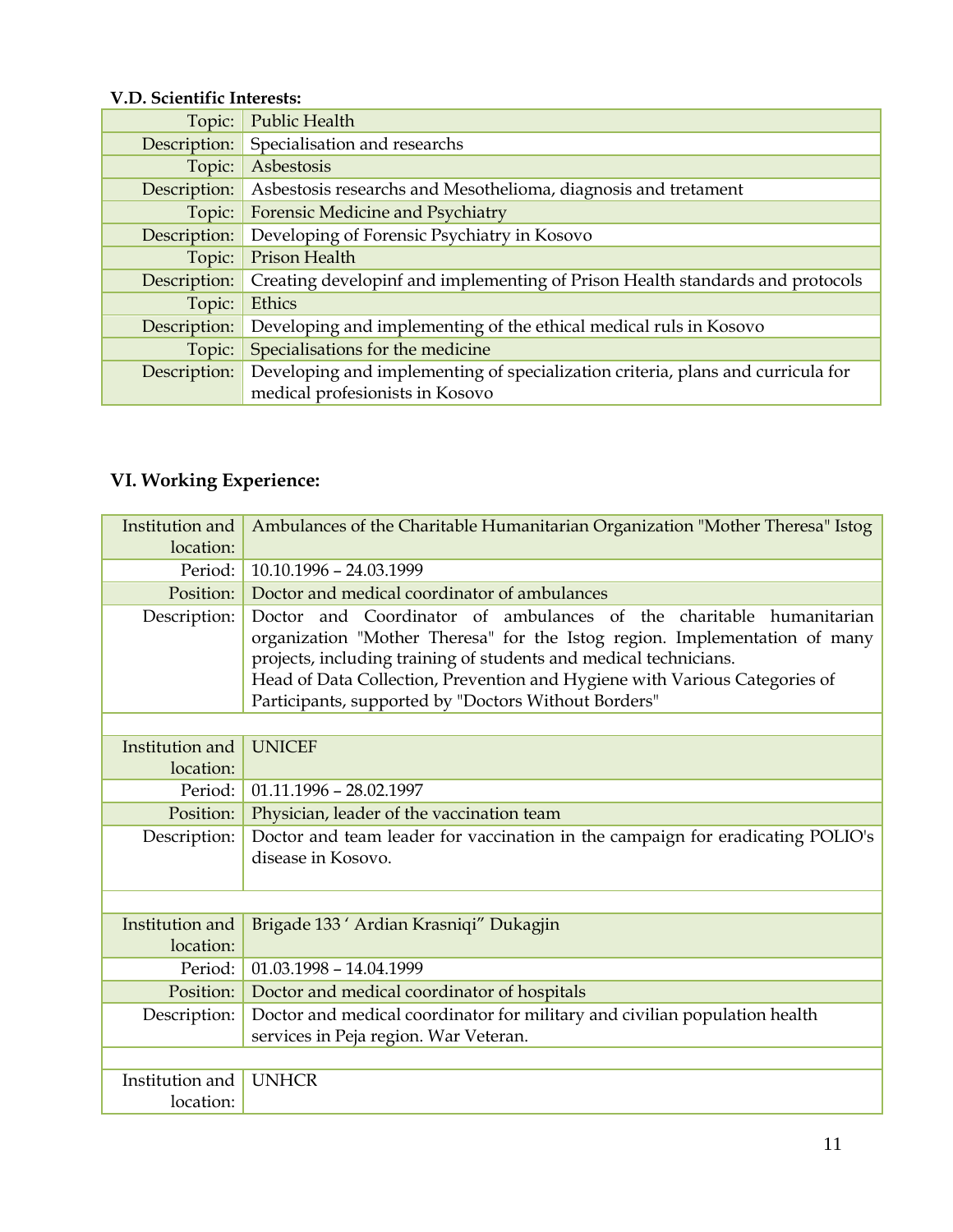| Period:                | 15.04.1999 - 30.05.1999                                                                              |
|------------------------|------------------------------------------------------------------------------------------------------|
| Position:              | Doctor at the refugee camp                                                                           |
| Description:           | Applicant and implementer of the refugee vaccination project in Montenegro                           |
|                        |                                                                                                      |
| <b>Institution and</b> | <b>MSF Doctors without Borders</b>                                                                   |
| location:              |                                                                                                      |
| Period:                | 18.06.1999 - 30.06.2000                                                                              |
| <b>Position:</b>       | Doctor and medical coordinator                                                                       |
| Description:           | Doctor, coordinator for the organization of the health system and mobile clinics in                  |
|                        | Peja region with Doctors Without Borders                                                             |
|                        |                                                                                                      |
| <b>Institution and</b> | PSF CI Pharmacists Without Borders supported by European Commission                                  |
| location:              |                                                                                                      |
| Period:                | $01.07,2000 - 30.11,2000$                                                                            |
| Position:              | Doctor in the medication's distribution project                                                      |
| Description:           | Medical coordinator responsible for medications, their distribution and                              |
|                        | medications management training projects for the region of Peja with Pharmacists<br>without Borders. |
|                        |                                                                                                      |
| Institution and        | Dubrava Prison                                                                                       |
| location:              |                                                                                                      |
| Period:                | $31.05.2000 - 31.12.2002$                                                                            |
| Position:              | Doctor and manager                                                                                   |
| Description:           | Doctor for the treatment of prisoners, prison hospital manager for 12 specialists, 5                 |
|                        | doctors and 30 nurses                                                                                |
|                        |                                                                                                      |
| Institution and        | Regional Institute of Public Health in Peja                                                          |
| location:              |                                                                                                      |
| Period:                | $01.11.2000 - 31.12.2002$                                                                            |
| Position:              | Residency and Responsibility for Human Ecology and Sanitary Inspection in Peja                       |
|                        | Region                                                                                               |
| Description:           | Monitoring of water, air and food through defined forms in Peja region and their                     |
|                        | impact on the health of the population                                                               |
|                        | Member of the WAT / SAN Commission at the Kosovo level.                                              |
|                        |                                                                                                      |
| <b>Institution and</b> | National Institute of Public Health in Prishtina                                                     |
| location:              |                                                                                                      |
| Period:                | $01.01.2003 - 31.12.2005$                                                                            |
| <b>Position:</b>       | Residency and acquisition of specific experience as well as routine work in this                     |
|                        | department                                                                                           |
| Description:           | Learning practical and theoretical issues related to public health and human                         |
|                        | ecology and the routine work of this department in the field of human ecology                        |
| Institution and        | Justice Department, Kosovo Correctional Service                                                      |
| location:              |                                                                                                      |
| Period:                | $01.01.2003 - 27.10.2005$                                                                            |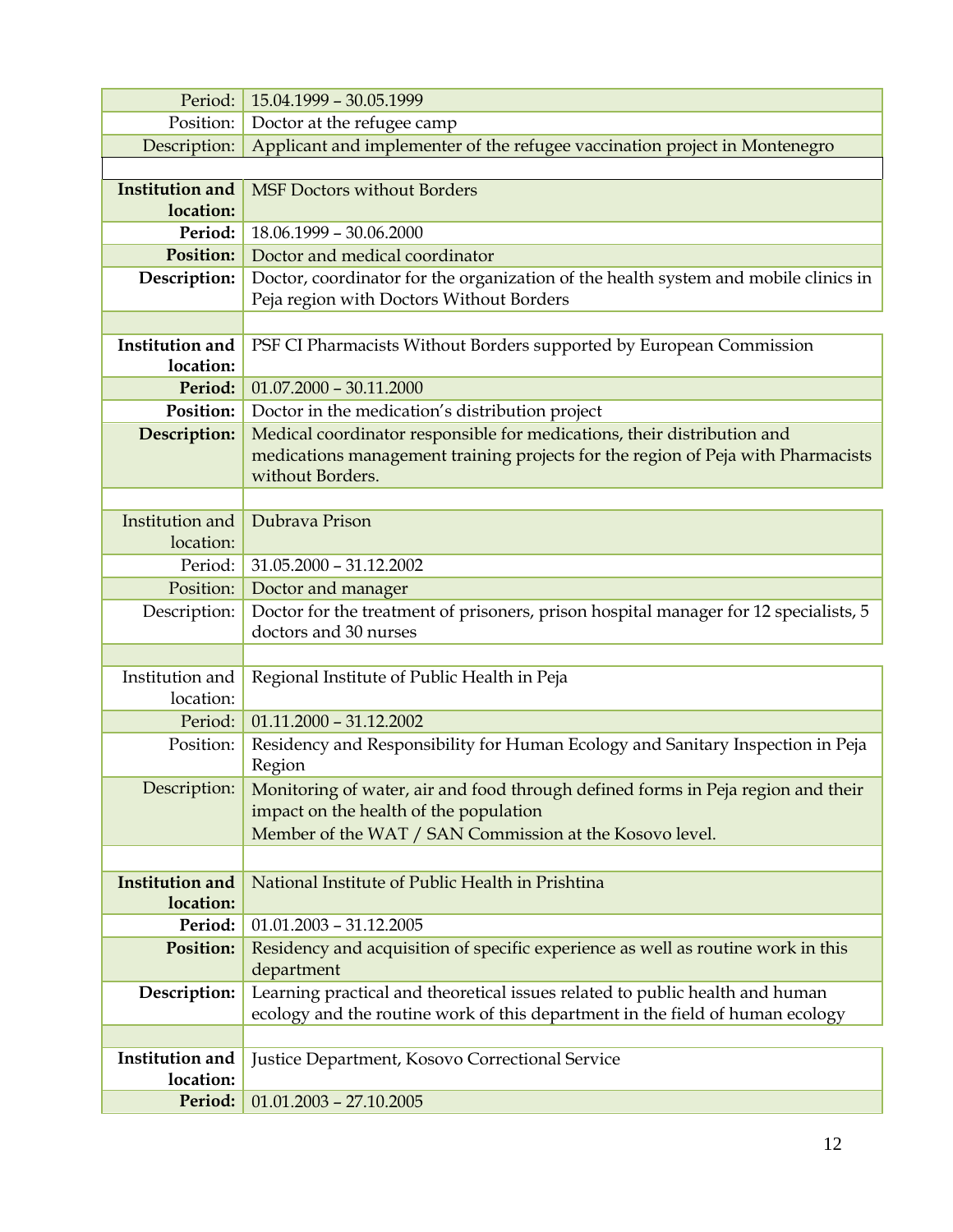| Position:              | Leading partner of the Kosovo Prison Health System                                                                                                      |
|------------------------|---------------------------------------------------------------------------------------------------------------------------------------------------------|
| Description:           | Co-management and monitoring of health services in all Kosovo correctional                                                                              |
|                        | institutions and drafting of working regulations and protocols                                                                                          |
|                        |                                                                                                                                                         |
| Institution and        | Kosovo Correctional Service / Ministry of Justice                                                                                                       |
| location:              |                                                                                                                                                         |
| Period:                | 27.10.2005 - 12.07.2013                                                                                                                                 |
| Position:              | Head of the Kosovo Prison Health System                                                                                                                 |
| Description:           | Management and monitoring of health services in all Kosovo correctional<br>institutions and drafting of work regulations and protocols, organization of |
|                        | trainings and amendments in accordance with European Prison Rules and WHO                                                                               |
|                        | Recommendations.                                                                                                                                        |
|                        |                                                                                                                                                         |
| Institution and        | NGO "Labirint", Prishtina                                                                                                                               |
| location:              |                                                                                                                                                         |
| Period:                | 02.04. 2004 - present                                                                                                                                   |
| Position:              | Medical representative of the organization for treatment, prevention,                                                                                   |
|                        | rehabilitation and drafting of projects and strategies.                                                                                                 |
| Description:           | Medical issues associated with this group endangered by various diseases.                                                                               |
|                        |                                                                                                                                                         |
| <b>Institution and</b> | NGO "KEA"Prishtina                                                                                                                                      |
| location:<br>Period:   |                                                                                                                                                         |
| <b>Position:</b>       | 01.02. 2005 - Ongoing                                                                                                                                   |
| Description:           | Doctor in the TB treatment for groups at risk<br>Organizing and compiling procedures and regulations as well as strategies for                          |
|                        | treating people endangered from and affected by TB, with particular emphasis on                                                                         |
|                        | those in prison.                                                                                                                                        |
|                        |                                                                                                                                                         |
| <b>Institution and</b> | WHO - World Health Organization                                                                                                                         |
| location:              |                                                                                                                                                         |
| Period:                | $15.02.2008 - 31.08.2008$                                                                                                                               |
| Position:              | Project Coordinator                                                                                                                                     |
| Description:           | Coordinator of the project for implementation, training and translation related to                                                                      |
|                        | "European Prison Health Guide"                                                                                                                          |
|                        |                                                                                                                                                         |
| Institution and        | <b>Council of Europe</b>                                                                                                                                |
| location:              |                                                                                                                                                         |
| Period:<br>Position:   | 01.11.2010 - present, based on requests and service contracts                                                                                           |
| Description:           | Special experts of Kosovo for the Council of Europe<br>Expert and Special Rapporteur for the Council of Europe for the publication of the               |
|                        | report on "Review of Drugs Treatment in Former Yugoslavia and Albania"                                                                                  |
|                        |                                                                                                                                                         |
| Institution and        | NGO "Pro Vitae" Prishtina                                                                                                                               |
| location:              |                                                                                                                                                         |
| Period:                | February 2012 - 21.09.2017                                                                                                                              |
| Position:              | <b>Executive Director</b>                                                                                                                               |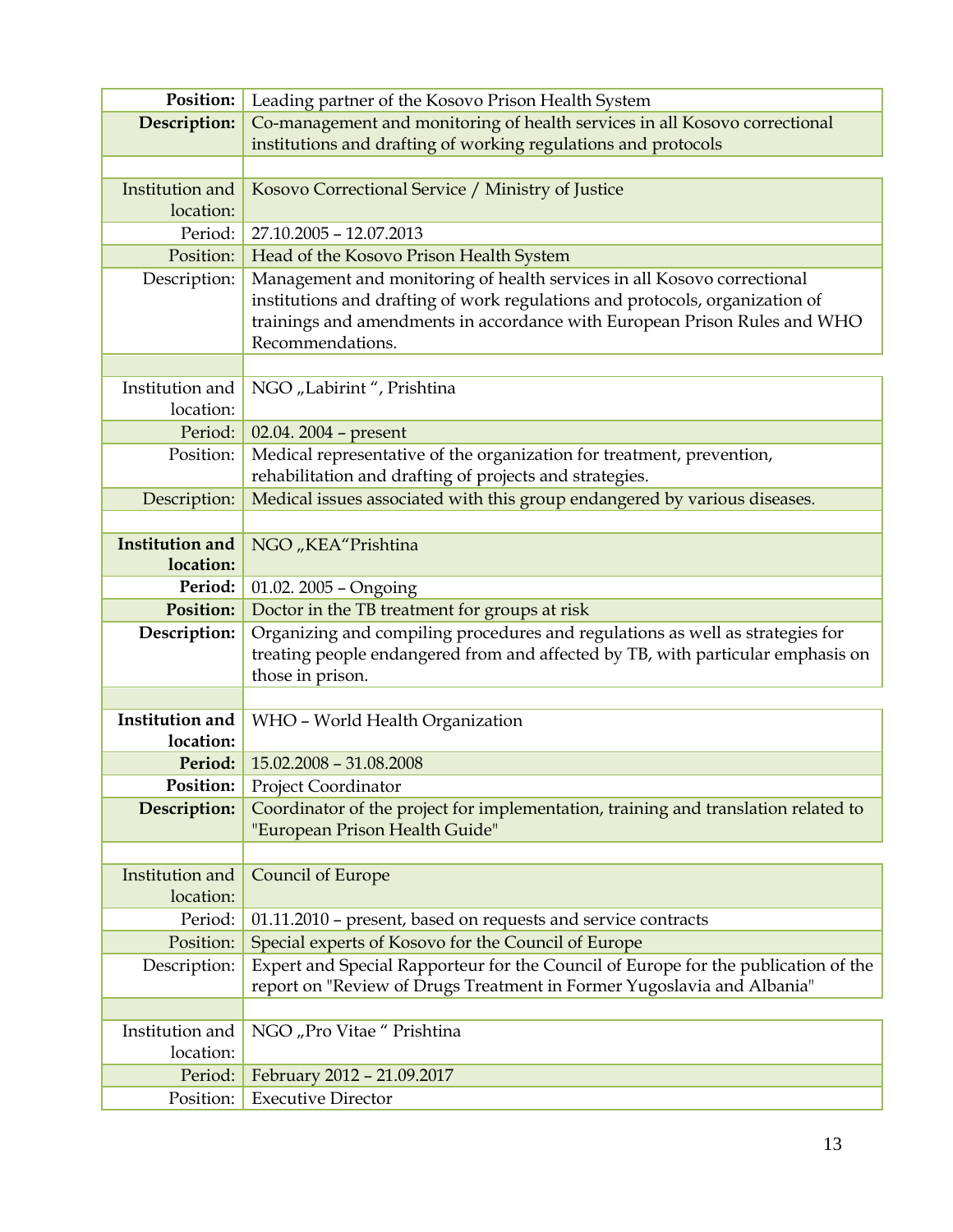| Description:                 | Conducting research with particular emphasis on asbestos in buildings and its<br>impact on human health. |
|------------------------------|----------------------------------------------------------------------------------------------------------|
|                              |                                                                                                          |
| Institution and              | Football Federation of Kosovo                                                                            |
| location:                    |                                                                                                          |
|                              |                                                                                                          |
| Period:                      | 2015 - present                                                                                           |
| Position:                    | Doctor of National Football team                                                                         |
| Description:                 | Head of medical team for National Football team U19                                                      |
|                              |                                                                                                          |
| Institution and<br>location: | Ministry of Health                                                                                       |
| Period:                      | 13.07.2013 - present                                                                                     |
| Position:                    | Director of the Department                                                                               |
| Description:                 | Director of the Department for Prison Health Services in Kosovo                                          |
|                              |                                                                                                          |
| Institution and              | Faculty of Medical Sciences "Rezonanca"                                                                  |
| location:                    |                                                                                                          |
| Period:                      | $01.10.2011$ - present                                                                                   |
| Position:                    | Professor                                                                                                |
| Description:                 | Theoretical and practical teaching related to public health subjects at the Faculty                      |
|                              | of Medical Sciences "Rezonanca"                                                                          |
|                              |                                                                                                          |
| Institution and              | Faculty of Medical Sciences "Rezonanca"                                                                  |
| location:                    |                                                                                                          |
| Period:                      | 05.02.2019 - present                                                                                     |
| Position:                    | Dean, Head of Faculty                                                                                    |
| Description:                 | Head of Faculty with 6 Departments.                                                                      |
|                              |                                                                                                          |
| Institution and              | Medical University of Tirana, Faculty of Medical Sciences                                                |
| location:                    |                                                                                                          |
|                              | Period: $\vert 01.10.2014 -$ present                                                                     |
| Position:                    | Professor, lecturer                                                                                      |
| Description:                 | Theoretical and practical teaching related to public health and forensic subjects                        |
|                              |                                                                                                          |
| Institution and              | Kingdom of Belgium, Ministry of Internal Affairs                                                         |
| location:                    |                                                                                                          |
| Period:                      | 26.04.2013 - present                                                                                     |
| Position:                    | Medical expert                                                                                           |
| Description:                 | Health Expert for Kosovo Health Issues for the EASO, Europae                                             |
|                              |                                                                                                          |
| Institution and              | Ministry of Health                                                                                       |
| location:                    |                                                                                                          |
| Period:                      | 10.07.2020 - 24.07.2020                                                                                  |
| Position:                    | Accting General Secretary,                                                                               |
| Description:                 | Accting General Secretary of Ministry of Health of Kosovo                                                |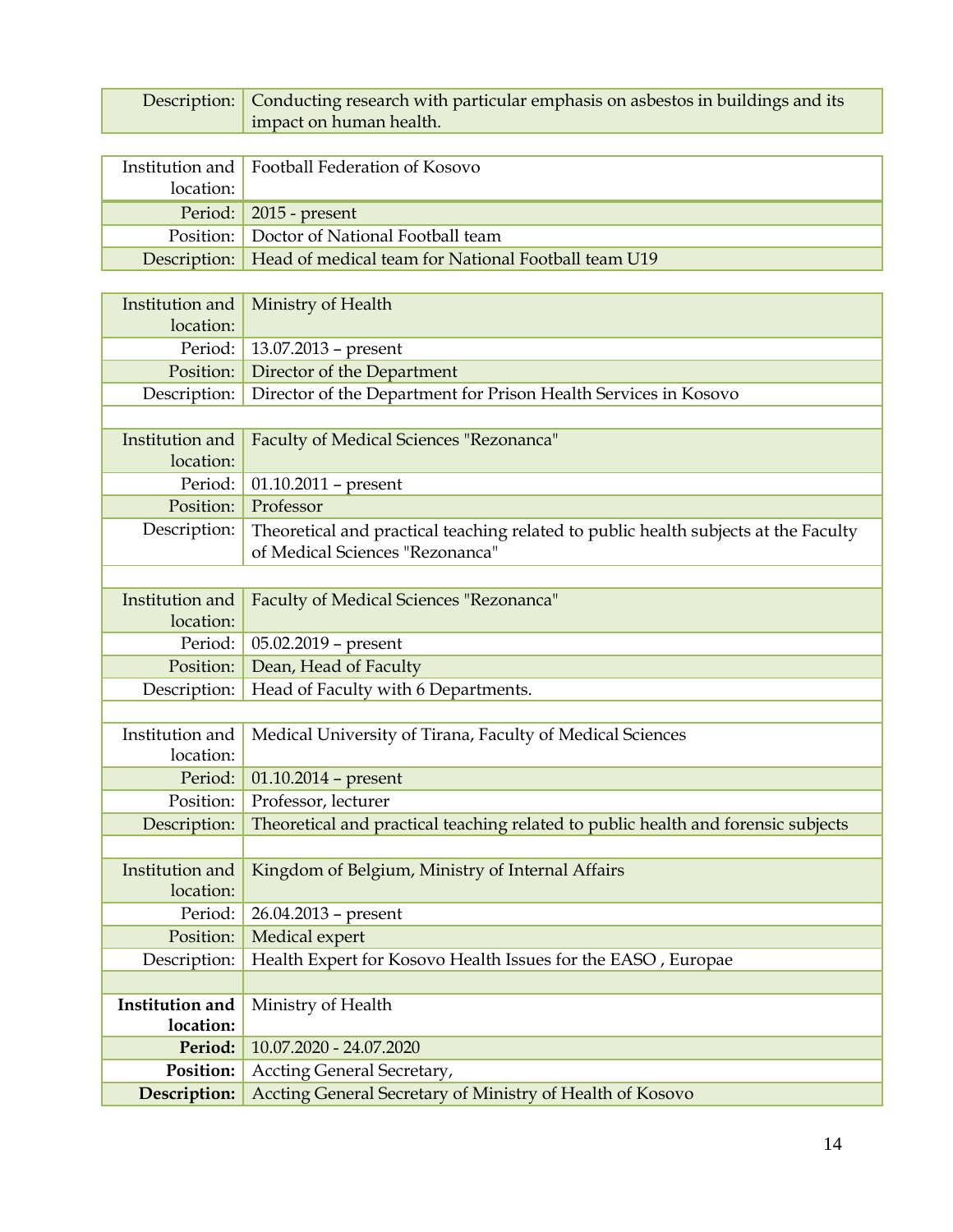#### **VII. Other Experiences:**

| А.           | Managing experiences, projects       | Year          | University | Faculty   | Departme |
|--------------|--------------------------------------|---------------|------------|-----------|----------|
|              | managing, etc.                       |               |            |           | nt       |
|              | Sanitary Medicine                    | $2011 - 2018$ | <b>CMS</b> | Rezonanca | Sanitary |
|              |                                      |               | Rezonanca  |           | Medicine |
| <sup>n</sup> | Dean of Faculty for Medical Scineces | 2019          | <b>CMS</b> | Rezonanac | Medical  |
|              |                                      |               | Rezonanca  |           | Science  |

Author of 44 scientific papers,

Co-author of 2 scientific papers,

Co-drafter of seven (7) national strategies,

Drafter of one (1) law, Law for health of Kosovo (respeonsible person)

Co-drafter of six (7) laws in Kosovo,

Chair of the drafting group of 5 administrative instructions and co-drafter of more than 20 administrative instructions.

Corrector of two medical books;

Author of five (6) student manuals;

Mentor of twenty students' thesis;

#### **Other Current work positions:**

- **1. Chairman of the Second Instance Appeals Commission at the Ministry of Health,**
- **2. Member of the Central Board for Specialization Development at the Ministry of Health,**
- **3. Member of the Commission for License Examination at the Ministry of Health,**
- **4. Member of Kosovo Chamber of Doctors,**
- **5. Doctor of Kosovo National Team of Football under U19,**
- **6. Medical experts of the EASO, Europae.**

#### **Other professional activities:**

- 1. Leader of the Panel for Cooperation and Mutual Agreements between the Ministry of Health and the Ministry of Justice for Health in Prisons and other Joint Health Matters
- 2. For two years a member of the Commission for Conditional Release, appointed by the Director of the Department of Justice,
- 3. Member of appeal board at Department of Justice
- 4. Member of Coordination Mechanism and Kosovo Committee for HIV / AIDS and TB
- 5. Member of the Kosovo HIV / AIDS Committee
- 6. Vice Chairman of the Kosovo Professional Ethics Board,
- 7. Vice Chairman of the National Board for Health Care Outside Public Institutions at the Ministry of Health,
- 8. Member of the Central Board for Specialization/residency Development at the Ministry of Health,
- 9. Licensed for Counseling and Volunteer Test (KTV) for HIV / AIDS
- 10. Licensed for Monitoring and Evolution of HIV / AIDS
- 11. Certified for scientific research and ethical issues
- 12. Trainer for HIV / AIDS Volunteer Counseling and Testing
- 13. Co-drafter of two Kosovo Strategies for HIV / AIDS Prevention
- 14. Co-drafter of the Kosovo Mental Health Strategy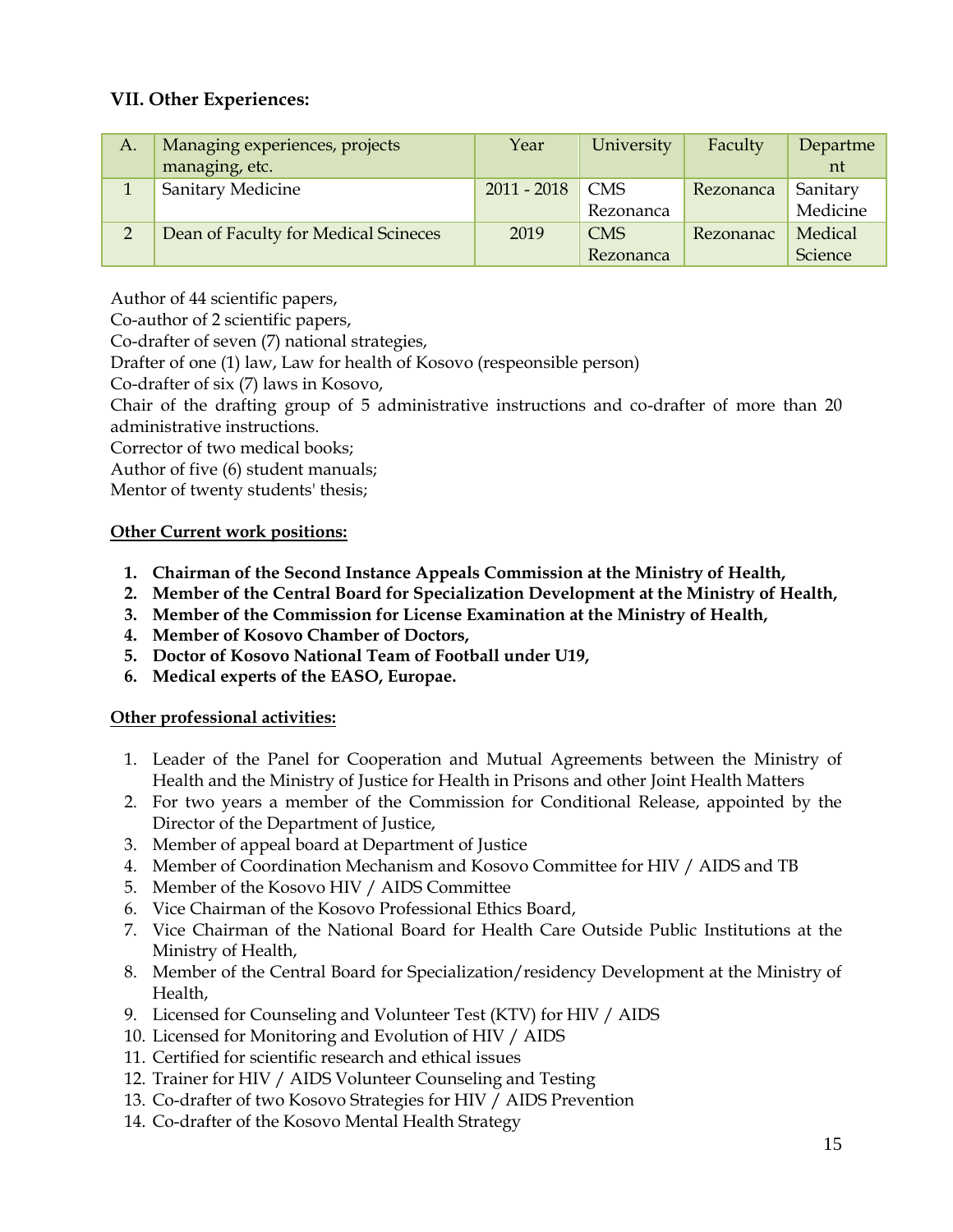- 15. Co-drafter of Kosovo Tuberculosis Strategy
- 16. Co-drafter of the Justice Strategy in Kosovo
- 17. Co-drafter of the Strategy on Forensics and Missing Persons in Kosovo, appointed by the Minister of Justice.
- 18. Co-drafter of Kosovo's Law on Drugs
- 19. Co-drafter of Kosovo's Law on Health Care
- 20. Co-drafter of Kosovo's Law on Health Insurance
- 21. Co-drafter of the Law on Execution of Kosovo Criminal Sanctions,
- 22. Co-drafter of the Law on Blood Transfusion,
- 23. Co-drafter of the Law on Pharmaceutical Inspectorate,
- 24. Co-drafter of the Law on Medical Products of Kosovo,
- 25. Chair of the working group for drafting the Administrative Instruction on Prison Health Services,
- 26. Chair of the working group for drafting the Administrative Instruction for Clinical Psychologist, etc.
- 27. Health Adviser at the NGO "Labyrinth" for treatment of narcotics, alcoholism, tobacco, etc.
- 28. Coordinator for FG prison component 2009 2016.
- 29. Health Advisor to NGO "KEA" on TB issues in prisons
- 30. Participant in the National Nutrition Research in Kosovo organized by UNICEF and supported by INRAN-Italy.
- 31. Author of several research on drugs, HIV, Hepatitis B and C to injecting drug users and inmates
- 32. Participant in two International Preventive Medicine Conferences presenting personal work
- 33. Currently, treatment of drug addicts, alcoholics and HIV infected people.
- 34. Completed the management training organized by the Department of Justice and the Swiss Government "Candidate for Deputy Director".
- 35. Completed the management training organized by the Department of Justice and the Swiss Government "Candidate for Director".
- 36. Completing the training on "Managing serious incidents".
- 37. Participant in the seminar on "Human Rights in Prison" organized by the Council of Europe.
- 38. Participant of the seminar organized by OSCE in "Monitoring the places of deprivation of liberty"
- 39. Participant in two consecutive international conferences (2006, 2007) in drafting the strategy for South East Europe in Bucharest for the "Support Network for HIV Prevention among Injecting Users" and drafting national reports of South East European countries
- 40. Member of the Multidisciplinary Commission at KCS, for the management of serious cases.
- 41. Certified as: Prison Medical Officer.
- 42. Certified as: Prison Health Manager.
- 43. Physician and representative of the Football Club "Istogu" from 2000 onwards.
- 44. Member of the Football Federation of Kosovo since 2010.
- 45. Participant of the 9th European Conference on the Prevention of Drugs and Prison Diseases.
- 46. Participant at the International Conference of Drug Addicts and Prisoners in prisons in Europe and South East Europe in Ljubljana presenting personal work.
- 47. Participant at the Second National Conference of the Albanian Psychiatric Association, "Psychiatry and Society".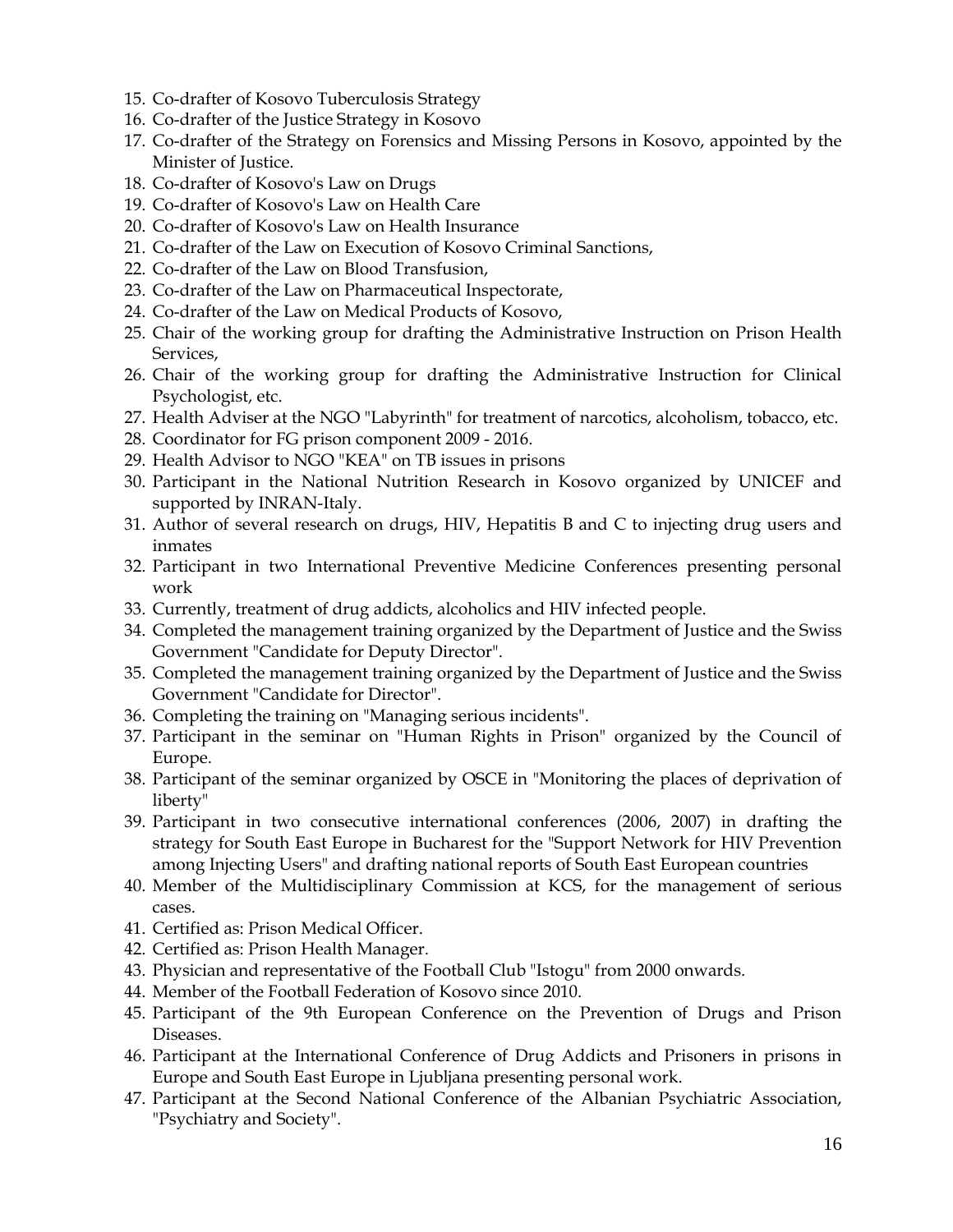- 48. Leader of the working group for drafting the project for the creation of the Institute of Forensic Psychiatry, a member of the Project Steering Committee and a member of the Board of Directors of the Kosovo Forensic Psychiatry Institute.
- 49. Head of the Kosovo delegation to the Danish Forensic Psychiatry Institute for cooperation between our two institutions.
- 50. Participant of the six annual annual conferences of the World Health Organization of the European prisons (2006, Bucharest, "TBC in Prisons", 2007 Slovakia, topic "Prison and Mental Health", 2008, Ukraine, topic "Women in Prisons"; 2009 in Madrid, "Prison Health Protection", 2010 in Copenhagen, "Reforms in Prison Health", 2011 in Abamo Terme Italy, "General Care and Prison Health Reforms", 2012 Copenhagen, Denmark, in The topic of "Public Health Transfrontier Prison Prison", 2013 in London, England, on the topic "Presentation of Prison Prison Transfers from MoJ to MoH, Kosovo example"). Presentation with eight works with relevant topics.
- 51. Organizer and initiator for the admission of the Kosovo Prison Health System to the WHO Health Sector Network in Europe, October 2007 Slovakia.
- 52. Leader of the Technical Working Group on Reduced Vulnerability among Risk Groups for Drafting the National Strategy 2009-2013 on HIV / AIDS Prevention in Kosovo.
- 53. Member of the Working Group for drafting the project for the continuation of the HIV / AIDS and TB prevention project in Kosovo under the Global Fund for 2014-2018.
- 54. Member of the Professional Working Group on Drafting the National Strategy for the Prevention of Hepatitis B and C in Kosovo, 2014.
- 55. Member of the Europad Board of the European Association for the treatment of opiate addiction diseases.
- 56. Member of the Working Group for the Functionalization of the Juvenile Correctional Center in Lipjan, appointed by the Minister of Justice.
- 57. Resposible person for AI for Convalescent plazma in Kosovo for COVID-19;
- 58. Resposible person for draftin new Law for Health for Kosovo;
- 59. Resposible person for draftin the Statut of National Blood Transfusion centre;
- 60. Member for draftin the Protocol for HIV/AIDS;
- 61. Member for draftin the Protocol for HCV;
- 62. Responsible person for cooperation and draftin the MoU with Kosovo Security Forces;
- 63. Responsible person for cooperation and draftin the MoU with Kosovo Police;

| B. |                     | Mobility /<br>reasons | Year | University | Faculty | Department         |
|----|---------------------|-----------------------|------|------------|---------|--------------------|
|    | Asociatied lecturer | Foraign lecturer      | 2015 | Tirane     | Medical | Medical<br>Science |
|    |                     |                       |      |            |         |                    |

| Members of Associations                                  | Status in Association                                   | Year |
|----------------------------------------------------------|---------------------------------------------------------|------|
| Charitable Humanitarian Organization<br>"Mother Theresa" | Member and head of the clinics                          | 1996 |
| Footbol Federation of Kosova                             | Delegate, member and medical<br>doctor of National Team |      |
| Medical Chamber of Kosova                                | Member                                                  | 2014 |